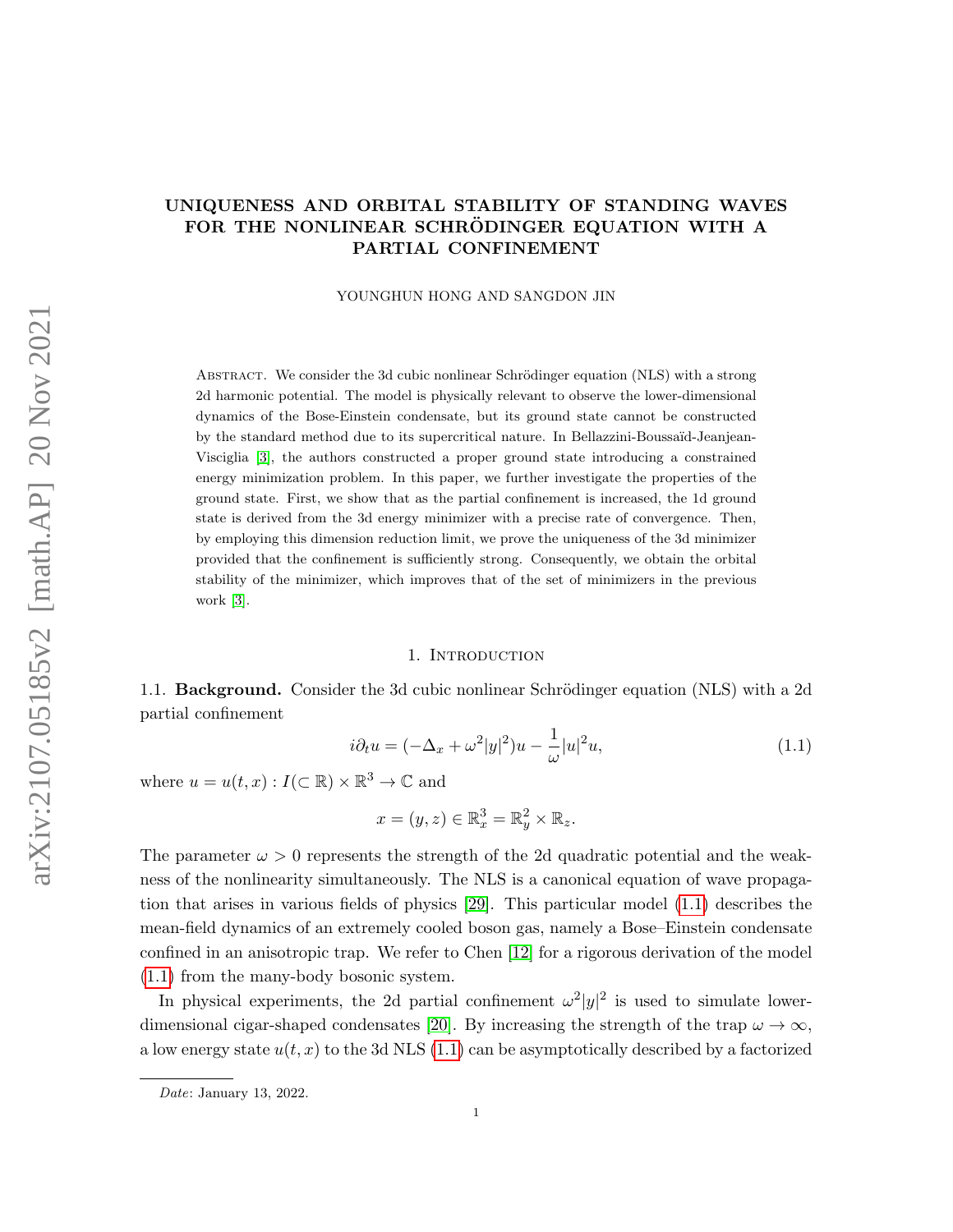state

<span id="page-1-0"></span>
$$
v(t,z)e^{-2it\omega}\sqrt{\omega}\Phi_0(\sqrt{\omega}y),\tag{1.2}
$$

where  $v = v(t, z) : I(\subset \mathbb{R}) \times \mathbb{R} \to \mathbb{C}$  is a solution to the 1d cubic NLS

<span id="page-1-1"></span>
$$
i\partial_t v = -\partial_z^2 v - \frac{1}{2\pi} |v|^2 v \tag{1.3}
$$

and  $\Phi_0(y) = \frac{1}{\sqrt{2}}$  $\frac{1}{\pi}e^{-\frac{|y|^2}{2}}$  is an  $L^2_y(\mathbb{R}^2)$ -normalized eigenfunction of the 2d Hermite operator

 $H_y = -\Delta_y + |y|^2$ 

corresponding to the lowest eigenvalue 2 (refer to Appendix A for the proof).





The dimension reduction of Bose–Einstein condensates is important both theoretically and experimentally, and it has been studied in various settings. In [\[24,](#page-25-2) [28\]](#page-25-3), it was shown that cigar-shaped and disk-shaped condensates were obtained from the ground state of the 3d many-body bosonic Schrödinger operator. The lower-dimensional time-dependent NLSs are derived from the 3d linear Schrödinger equation (LS) including the attractive interaction case [\[6,](#page-24-2) [7,](#page-24-3) [8,](#page-24-4) [13,](#page-24-5) [14\]](#page-24-6). Moreover, the convergence from a high- to a low-dimensional NLS is established in various physical contexts [\[1,](#page-24-7) [4,](#page-24-8) [5,](#page-24-9) [15,](#page-24-10) [18,](#page-25-4) [27\]](#page-25-5). We also note that a similar dimension reduction problem can be formulated on the product space  $\mathbb{R}^k \times M$  as a compact manifold  $M$  shrinks [\[16,](#page-25-6) [17,](#page-25-7) [30\]](#page-25-8). For further references and related results, we refer to the survey article by Bao and Cai [\[2\]](#page-24-11).

In analysis perspective, however, because the 3d cubic NLS [\(1.4\)](#page-2-0) is mass-supercritical, one may encounter several technical challenges. It is not globally well-posed, and a finite time blowup may occur. Furthermore, an orbitally stable state cannot be constructed as a ground state because the energy functional is not bounded below under a typical mass constraint. Nevertheless, it is shown in the important work of Bellazzini, Boussaïd, Jeanjean and Visciglia [\[3\]](#page-24-0) that a certain energy minimizer can still be constructed by imposing an additional constraint. In addition, the authors established the orbital stability of a set of energy minimizers [\[3,](#page-24-0) Theorem 1].

The purpose of this study is twofold. First, we rigorously derive the 1d ground state from the dimension reduction limit ( $\omega \to \infty$ ) of the 3d energy minimizer obtained in [\[3\]](#page-24-0). This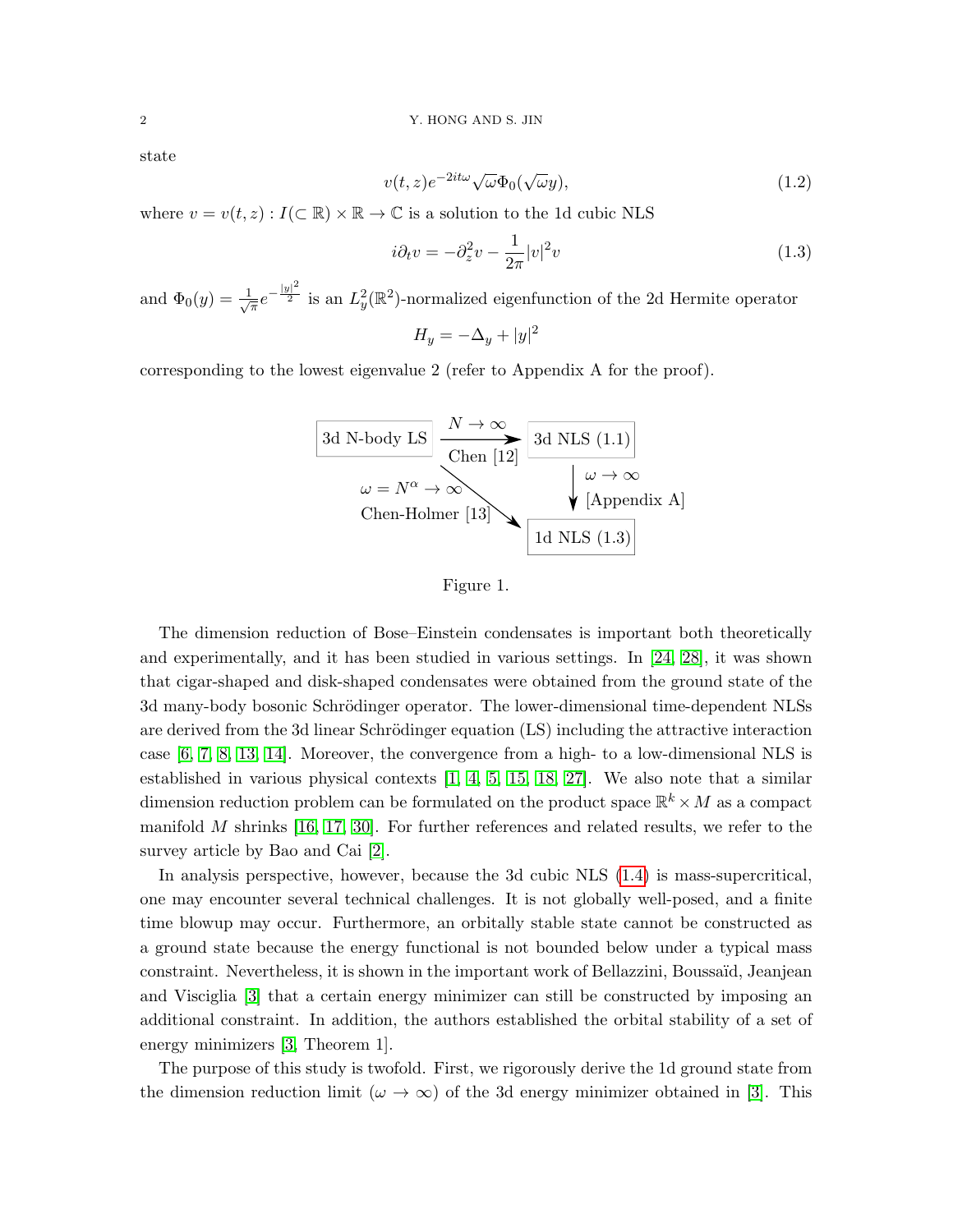corresponds to the downward arrow on the right-hand side of Figure 1 along the minimum energy states. Second, by employing convergence, we establish the local uniqueness of the 3d energy minimizer. Consequently, we upgrade the orbital stability of the set of energy minimizers to that of the minimizer.

1.2. Setup and the statement of the main result. To clarify the connection to the 1d model, we reformulate the setup of the problem as follows. Motivated by the ansatz [\(1.2\)](#page-1-0), replacing  $e^{2it\omega} \frac{1}{\sqrt{2}}$  $\frac{1}{\omega}u(t, \frac{y}{\sqrt{\omega}}, z)$  with  $u(t, x)$ , we rewrite [\(1.1\)](#page-0-0) as

<span id="page-2-0"></span>
$$
i\partial_t u = \left(\omega(H_y - 2) - \partial_z^2\right)u - |u|^2u.
$$
\n(1.4)

Then, it can be shown that the NLS [\(1.4\)](#page-2-0) is locally well-posed in the weighted energy space

<span id="page-2-2"></span>
$$
\Sigma = \left\{ u \in H_x^1(\mathbb{R}^3) : yu \in L_x^2(\mathbb{R}^3) \right\}
$$
\n
$$
(1.5)
$$

equipped with the norm

$$
||u||_{\Sigma} := \left\{ \int_{\mathbb{R}^3} |u(x)|^2 + |\nabla_x u(x)|^2 + |y|^2 |u(x)|^2 dx \right\}^{1/2}
$$

(see [\[9,](#page-24-12) [10\]](#page-24-13)), and its solutions preserve the mass

$$
M(u) = \|u\|_{L^2_x(\mathbb{R}^3)}^2
$$

and energy

$$
E_{\omega}(u) = \frac{\omega}{2} ||u||_{\Sigma_y}^2 + \frac{1}{2} ||\partial_z u||_{L_x^2(\mathbb{R}^3)}^2 - \frac{1}{4} ||u||_{L_x^4(\mathbb{R}^3)}^4,
$$

where

<span id="page-2-1"></span>
$$
||u||_{\dot{\Sigma}_y} := ||\sqrt{H_y - 2}u||_{L_x^2(\mathbb{R}^3)} = \left\{ \int_{\mathbb{R}^3} |\nabla_y u(x)|^2 + |y|^2 |u(x)|^2 - 2|u(x)|^2 dx \right\}^{1/2}.
$$
 (1.6)

Remark 1.1. To be precise, the energy  $E_{\omega}(u)$  is "adjusted" in that a mass term  $\omega M(u)$  is subtracted from the more "natural" energy functional

$$
\tilde{E}_{\omega}(u) = \frac{\omega}{2} \left\{ \|\nabla_y u\|_{L_x^2(\mathbb{R}^3)}^2 + \|yu\|_{L_x^2(\mathbb{R}^3)}^2 \right\} + \frac{1}{2} \|\partial_z u\|_{L_x^2(\mathbb{R}^3)}^2 - \frac{1}{4} \|u\|_{L_x^4(\mathbb{R}^3)}^4.
$$

Note that this modification does not make any essential difference in the energy minimiza-tion problem because the mass is fixed (see [\(1.7\)](#page-3-0) below). The role of  $-\omega M(u)$  is to keep the ground state energy finite in the limit  $\omega \to \infty$ . Indeed, it is expected that the lowest energy state would be of the form  $u(t, x) = v(t, z)\Phi_0(y)$ . Then, the energy  $\tilde{E}(u)$  grows as ω  $\frac{\omega}{2} \|\sqrt{H_y}u\|_{L_x^2(\mathbb{R}^3)}^2 = \omega M(u)$ . Thus,  $\omega M(u)$  is removed from the energy.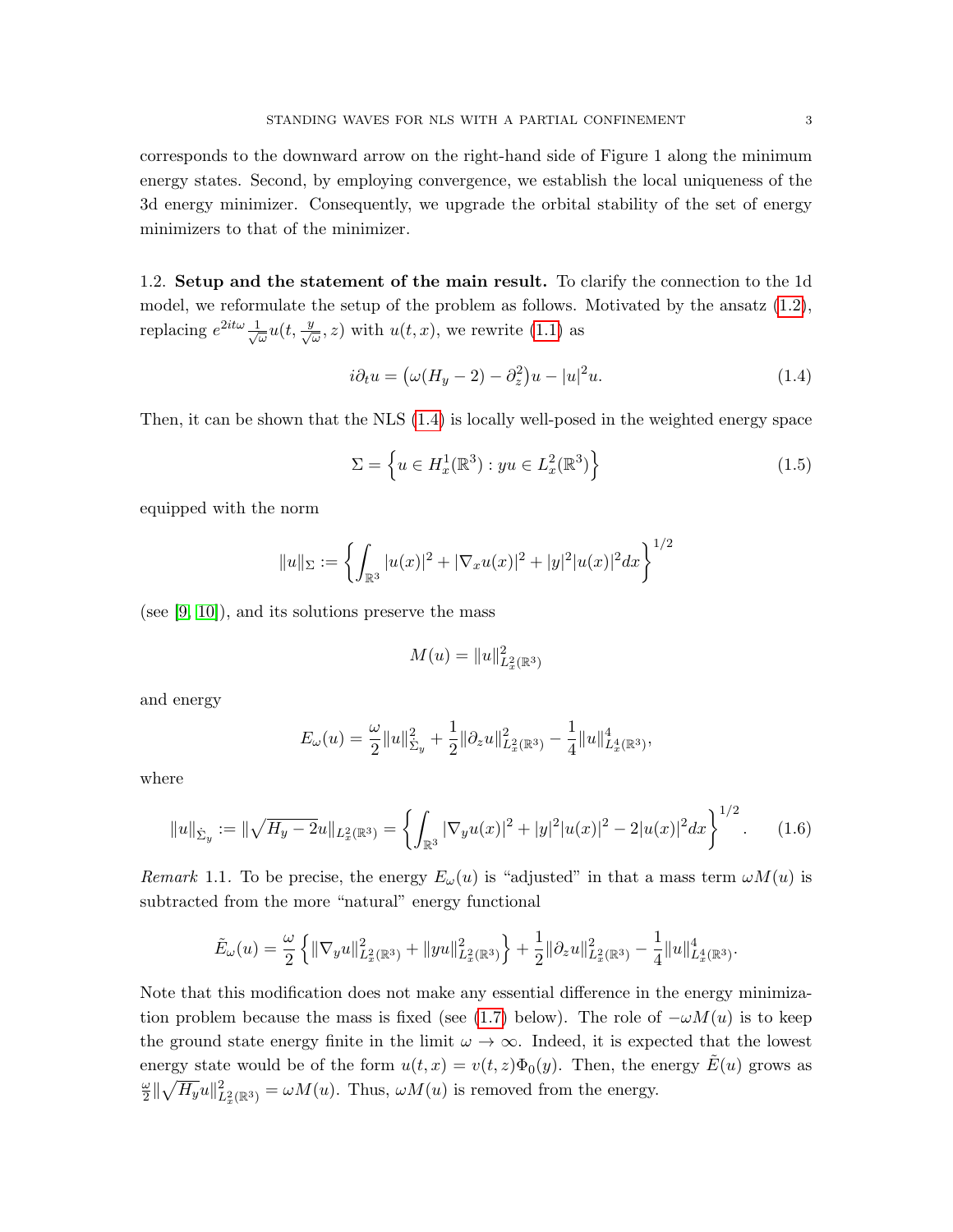For large  $\omega \geq 1$ , which will be specified later, we consider the energy minimization problem with an additional constraint<sup>[1](#page-3-1)</sup>,

<span id="page-3-0"></span>
$$
\mathcal{J}_{\omega}(m) = \inf \left\{ E_{\omega}(u) : u \in \Sigma, \ M(u) = m \text{ and } ||u||_{\dot{\Sigma}_y}^2 \le \sqrt{\omega} \right\}.
$$
 (1.7)

The constraint  $||u||_{\dot{\Sigma}_y}^2 \leq \sqrt{\omega}$  plays the same role as that in Bellazzini, Boussaïd, Jeanjean and Visciglia [\[3\]](#page-24-0); however, it is also modified for the dimension reduction limit.

We now state the existence of a minimizer for the problem  $\mathcal{J}_{\omega}(m)$ .

<span id="page-3-6"></span>**Theorem 1.2** (Existence of an energy minimizer; [\[3,](#page-24-0) Theorem 1], reformulated). If  $\omega \ge$  $(C_{GN})^4 m^2$ , where  $C_{GN} > 0$  is the constant given in Lemma [2.2,](#page-7-0) then the following hold:

- (1) For any minimizing sequence  ${u_n}_{n=1}^{\infty}$  of the variational problem  $\mathcal{J}_{\omega}(m)$ , there exists a subsequence of  $\{u_n\}_{n=1}^{\infty}$  (but still denoted by  $\{u_n\}_{n=1}^{\infty}$ ),  $\{\theta_n\}_{n=1}^{\infty} \subset \mathbb{R}$  and  ${z_n}_{n=1}^{\infty} \subset \mathbb{R}$  such that  $e^{i\theta_n} u_n(y, z - z_n) \to Q_\omega$  in  $\Sigma$ .
- (2) The limit  $Q_{\omega}$  is a minimizer for the problem  $\mathcal{J}_{\omega}(m)$ .
- (3) A minimizer must be of the form  $e^{i\theta}Q_{\omega}(y, z z_0)$ , with  $\theta, z_0 \in \mathbb{R}$ , where  $Q_{\omega}(x) =$  $Q_{\omega}(y, |z|)$  and it is non-negative and decreasing as  $|y|, |z| \to \infty$ .
- (4) The minimizer  $Q_{\omega}$  solves the elliptic equation

<span id="page-3-3"></span>
$$
\omega(H_y - 2)Q_\omega - \partial_z^2 Q_\omega - Q_\omega^3 = -\mu_\omega Q_\omega,\tag{1.8}
$$

where  $\mu_{\omega} \in \mathbb{R}$  is a Lagrange multiplier.

(5) The minimizer  $Q_{\omega}$  is a ground state in the sense that it has the lowest energy level among solutions to the elliptic equation  $\omega(H_y - 2)u - \partial_z^2 u - |u|^2 u = -\mu u$  with  $M(u) = m$  for some  $\mu > 0$  <sup>[2](#page-3-2)</sup>.

Remark 1.3. As observed in [\[3\]](#page-24-0), a minimizer for  $\mathcal{J}_{\omega}(m)$  solves the usual Euler–Lagrange equation [\(1.8\)](#page-3-3) because it is not located on the boundary of the constraint, i.e., the sphere  $||u||_{\Sigma_y}^2 = \sqrt{\omega}$ , which is forbidden in the function space (see Corollary [2.3\)](#page-8-0).

As shown in [\[3,](#page-24-0) Theorem 2], the minimizer  $Q_{\omega}$  is asymptotically reduced to the onedimensional state in the sense that as  $\omega \to \infty$ ,

<span id="page-3-5"></span>
$$
Q_{\omega}(x) - Q_{\omega, \parallel}(z)\Phi_0(y) \to 0,\tag{1.9}
$$

where  $Q_{\omega,\parallel}(z) = \langle Q_{\omega}(\cdot, z), \Phi_0 \rangle_{L_y^2(\mathbb{R}^2)}$  is the  $\Phi_0(y)$ -directional component<sup>[3](#page-3-4)</sup>. This justifies the dimension reduction of the Bose–Einstein condensates in physical experiments.

<span id="page-3-1"></span> $\overline{^{1}_{\text{By scaling}}} u = \sqrt{\omega}v(y, \sqrt{\omega}z)$ , it is equivalent to the small mass constraint energy minimization [\[3\]](#page-24-0)

$$
\inf \left\{ \mathcal{E}(v) : v \in \Sigma, \ M(v) = \frac{m}{\sqrt{\omega}} \text{ and } \|\nabla_y v\|_{L_x^2(\mathbb{R}^3)}^2 + \|yv\|_{L_x^2(\mathbb{R}^3)}^2 \le 1 + \frac{2m}{\sqrt{\omega}} \right\},\
$$

where  $\mathcal{E}(v) = \frac{1}{2} \|\nabla_y v\|_{L_x^2(\mathbb{R}^3)}^2 + \frac{1}{2} \|yv\|_{L_x^2(\mathbb{R}^3)}^2 - \frac{1}{4} \|v\|_{L_x^4(\mathbb{R}^3)}^4$  is the energy functional without the parameter  $\omega$ . <sup>2</sup>More precisely,  $E_{\omega}(Q_{\omega}) = \inf \{ E_{\omega}(u) : E_{\omega}|'_{S_m}(u) = 0 \}$ , where  $S_m = \{ u \in \Sigma : M(u) = m \}$ .

<span id="page-3-4"></span><span id="page-3-2"></span> ${}^{3}\text{In}$  [\[3\]](#page-24-0), it is stated as a small mass limit; however, it is equivalent to [\(1.9\)](#page-3-5) by scaling.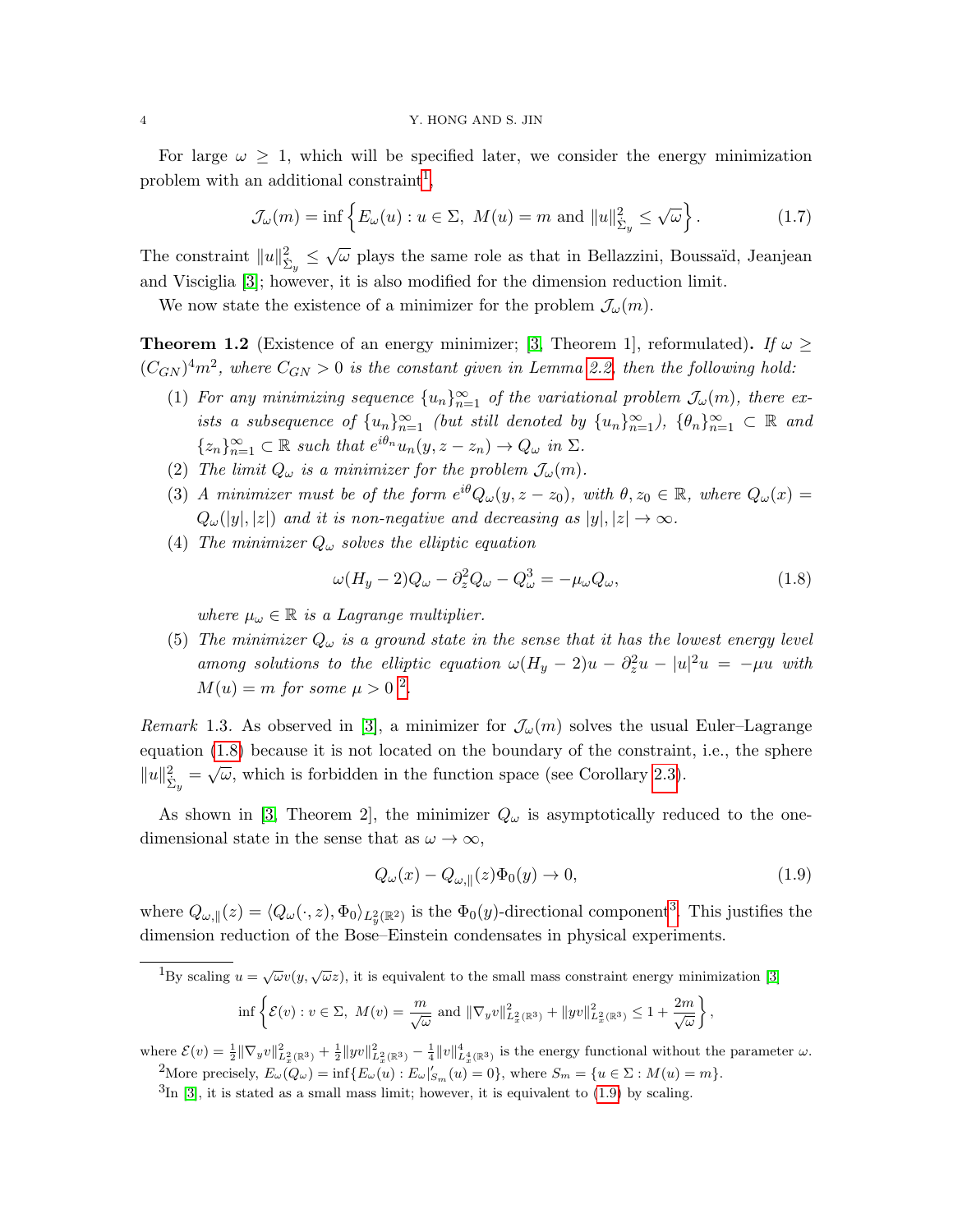In this paper, with reference to the dimension reduction limit, we examine the connection to the 1d minimization problem

<span id="page-4-3"></span>
$$
\mathcal{J}_{\infty}(m) = \inf_{w \in H_z^1(\mathbb{R})} \left\{ E_{\infty}(w) : ||w||^2_{L_z^2(\mathbb{R})} = m \right\},\tag{1.10}
$$

where

$$
E_{\infty}(w) := \frac{1}{2} ||\partial_z w||^2_{L_z^2(\mathbb{R})} - \frac{1}{8\pi} ||w||^4_{L_z^4(\mathbb{R})}.
$$

We recall that the problem  $\mathcal{J}_{\infty}(m)$  possesses a positive symmetric decreasing ground state  $Q_{\infty}$ , and it solves the Euler–Lagrange equation

<span id="page-4-0"></span>
$$
-\partial_z^2 Q_\infty - \frac{1}{2\pi} Q_\infty^3 = -\mu_\infty Q_\infty \tag{1.11}
$$

with  $\mu_{\infty} > 0$  (see [\[10,](#page-24-13) Theorem 8.1.6]). Moreover, it is unique up to phase shift and translation (see  $[21, 25]$  $[21, 25]$ ).

Our first main result provides the derivation of the 1d ground state from the 3d minimizer in Theorem [1.2](#page-3-6) with a precise rate of convergence.

<span id="page-4-1"></span>**Theorem 1.4** (Dimension reduction limit to the 1d ground state). For a sufficiently large  $\omega \geq 1$ , let  $Q_{\omega}$  be a minimizer for the problem  $\mathcal{J}_{\omega}(m)$  constructed in Theorem [1.2.](#page-3-6) Then, we have

$$
||Q_{\omega}(x) - Q_{\infty}(z)\Phi_0(y)||_{\Sigma} \lesssim \frac{1}{\sqrt{\omega}}
$$

and

$$
\mu_{\omega} = \mu_{\infty} + O(\omega^{-1}),
$$

where  $\Phi_0(y) = \frac{1}{\sqrt{2}}$  $\frac{1}{\pi}e^{-\frac{|y|^2}{2}}$  is the lowest eigenstate to the 2d Hermite operator  $H_y$ , and  $\mu_\omega$ (resp.,  $\mu_{\infty}$ ) is the Lagrange multiplier in [\(1.8\)](#page-3-3) (resp., [\(1.11\)](#page-4-0)).

Remark 1.5. More precisely, Theorem [1.4](#page-4-1) is broken into the following:

- (1) (3d-to-1d estimates) We have  $||Q_\omega(x) Q_{\omega,\parallel}(z)\Phi_0(y)||_{L_x^2(\mathbb{R}^3)\cap \dot{\Sigma}_y} \leq \frac{1}{\omega}$  $\frac{1}{\omega}$ . However, for the z-directional derivative norm, only a weaker convergent rate  $\partial_z(Q_\omega(x) Q_{\omega, \parallel}(z) \Phi_0(y))\|_{L^2_x(\R^3)} \lesssim \frac{1}{\sqrt{2}}$  $\equiv$  is obtained (Lemma [3.4\)](#page-13-0).
- (2) (Derivation of the 1d ground state) For the  $\Phi_0$ -component, we have a better bound  $||Q_{\omega, ||}(z)\Phi_0(y) - Q_{\infty}(z)\Phi_0(y)||_{H^1_x(\mathbb{R}^3)} = ||Q_{\omega, ||}(z) - Q_{\infty}(z)||_{H^1_z(\mathbb{R})} \lesssim \frac{1}{\omega}$  $\frac{1}{\omega}$  (see [\(4.2\)](#page-16-0))

Remark 1.6. Dimension reduction also holds in high Sobolev norms (see Remark [4.2\)](#page-17-0). In particular,  $Q_{\omega}(x) \rightarrow Q_{\infty}(z)\Phi_0(y)$  point-wisely.

Next, using the dimension-reduction limit, we establish the uniqueness of the 3d minimizer.

<span id="page-4-2"></span>**Theorem 1.7** (Uniqueness). For a sufficiently large  $\omega \geq 1$ , the minimizer  $Q_{\omega}$  of the problem  $\mathcal{J}_{\omega}(m)$ , constructed in Theorem [1.2,](#page-3-6) is unique.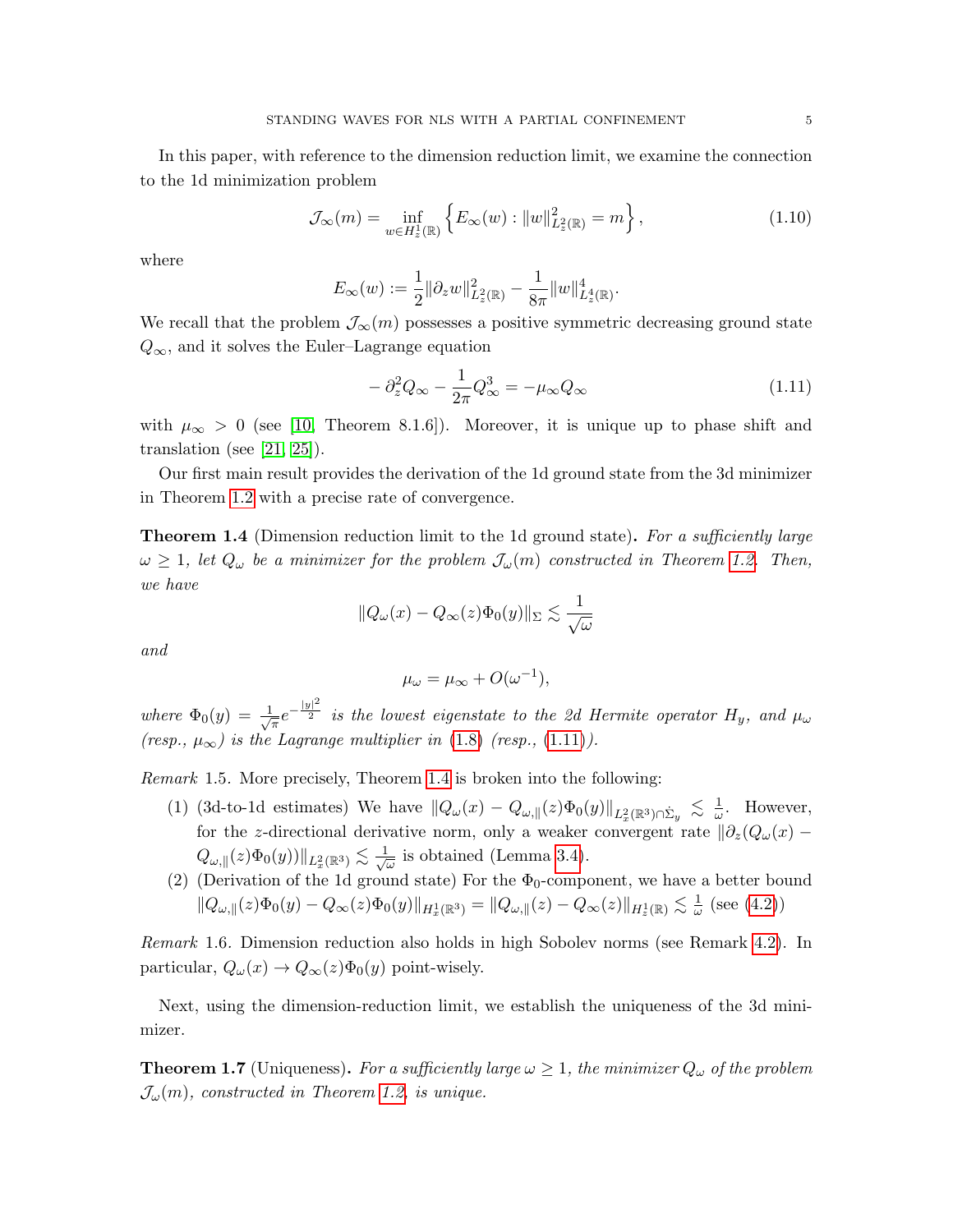## 6 Y. HONG AND S. JIN

As a direct consequence, combining Theorem [1.2](#page-3-6) and [1.7](#page-4-2) by the standard argument of Cazenave and Lions [\[11\]](#page-24-14) together with a suitable global well-posedness (Proposition [2.5\)](#page-9-0), we prove the orbital stability for the 3d NLS [\(1.4\)](#page-2-0).

<span id="page-5-0"></span>**Theorem 1.8** (Orbital stability). For a sufficiently large  $\omega \geq 1$ , let  $Q_{\omega}$  be the unique minimizer of the variational problem  $\mathcal{J}_{\omega}(m)$  constructed in Theorem [1.2.](#page-3-6) Then, for any  $\epsilon > 0$ , there exists  $\delta > 0$  such that if  $||u_0(x) - Q_\omega(x)||_{\Sigma} \leq \delta$ , then the global solution  $u_{\omega}(t) \in C_t(\mathbb{R}; \Sigma)$  to the 3d NLS [\(1.4\)](#page-2-0) with initial data  $u_0$  satisfies

$$
\inf_{z_1,\theta_1\in\mathbb{R}} \|u_\omega(t,x)-e^{i\theta_1}Q_\omega(y,z-z_1)\|_{\Sigma}\leq \epsilon \quad \text{for all } t\in\mathbb{R}.
$$

- Remark 1.9. (1) Since  $\|\cdot\|_{\Sigma}$  is equivalent to  $\|\cdot\|_{\dot{\Sigma}_y}+\|\partial_z(\cdot)\|_{L_x^2(\mathbb{R}^3)}+\|\cdot\|_{L_x^2(\mathbb{R}^3)}$  on  $\Sigma$ , the norm  $\lVert \cdot \rVert_{\Sigma}$  stated in Theorem [1.8](#page-5-0) can be replaced by  $\lVert \cdot \rVert_{\dot{\Sigma}_y} + \lVert \partial_z(\cdot) \rVert_{L^2_x(\mathbb{R}^3)} + \lVert \cdot \rVert_{L^2_x(\mathbb{R}^3)}$ .
	- (2) By scaling, Theorem [1.8](#page-5-0) corresponds to the orbital stability in [\[3,](#page-24-0) Theorem 1]; however, by the uniqueness (Theorem [1.7\)](#page-4-2), the possibility of transition from one minimizer to another is eliminated.

One of the main contributions of this paper is the introduction of the setup [\(1.7\)](#page-3-0), which we think fits better for the dimension reduction. Note that this formulation is consistent with the setup of the mean-field limit in Chen and Holmer [\[13\]](#page-24-5). As mentioned above, by scaling, it is equivalent to the variational problem in Bellazzini, Boussa¨ıd, Jeanjean, and Visciglia [\[3\]](#page-24-0). However, the strong confinement formulation ( $\omega \to \infty$ ) seems to provide a clearer picture of the dimension-reduction process than the small-mass-limit formulation. Note that if  $\omega$  is sufficiently large, the Hermite operator  $\omega(H_y - 2)$  acts completely differently on the lowest and higher eigenstates. Thus, our intuition naturally leads to the modification of the Gagliardo–Nirenberg inequality (see Lemma [2.2\)](#page-7-0). In our analysis, this modified inequality plays a fundamental role in handling the anisotropic operator  $\omega(H_y - 2) - \partial_z^2$ . For instance, it is employed to prove the conditional global existence (Proposition [2.5\)](#page-9-0) and some properties of the 3d minimizer  $Q_{\omega}$ , such as the concentration of the lowest eigenstate (Lemma [3.2](#page-12-0) and [3.4\)](#page-13-0). It is also helpful in the proof of the existence of a minimizer (Theorem [1.2\)](#page-3-6).

Once the dimension reduction limit of a 3d energy minimizer (Theorem [1.4\)](#page-4-1) has been justified, we use convergence to prove its uniqueness (Theorem [1.7\)](#page-4-2). A key step is to obtain a coercivity estimate of the linearized operator at the 3d minimizer  $Q_{\omega}$  (Proposition [5.1\)](#page-17-1). It can be shown by transferring the coercivity of the linearized operator for the 1d ground state  $Q_{\infty}$  via the dimension reduction limit. The non-degeneracy of the 3d linearized operator can also be proved by dimension reduction, as in [\[22\]](#page-25-11). Then, we show that if there are two minimizers, comparing modified energies, the coercivity bound deduces a contradiction.

Finally, we note that our proof relies on the fact that even though the 3d minimization problem [\(1.7\)](#page-3-0) is mass-supercritical, the limiting 1d problem [\(1.10\)](#page-4-3) is mass-subcritical and has a ground state. Thus, the main results of this study can be extended to general dimensions and nonlinearities in a similar situation. However, another physically relevant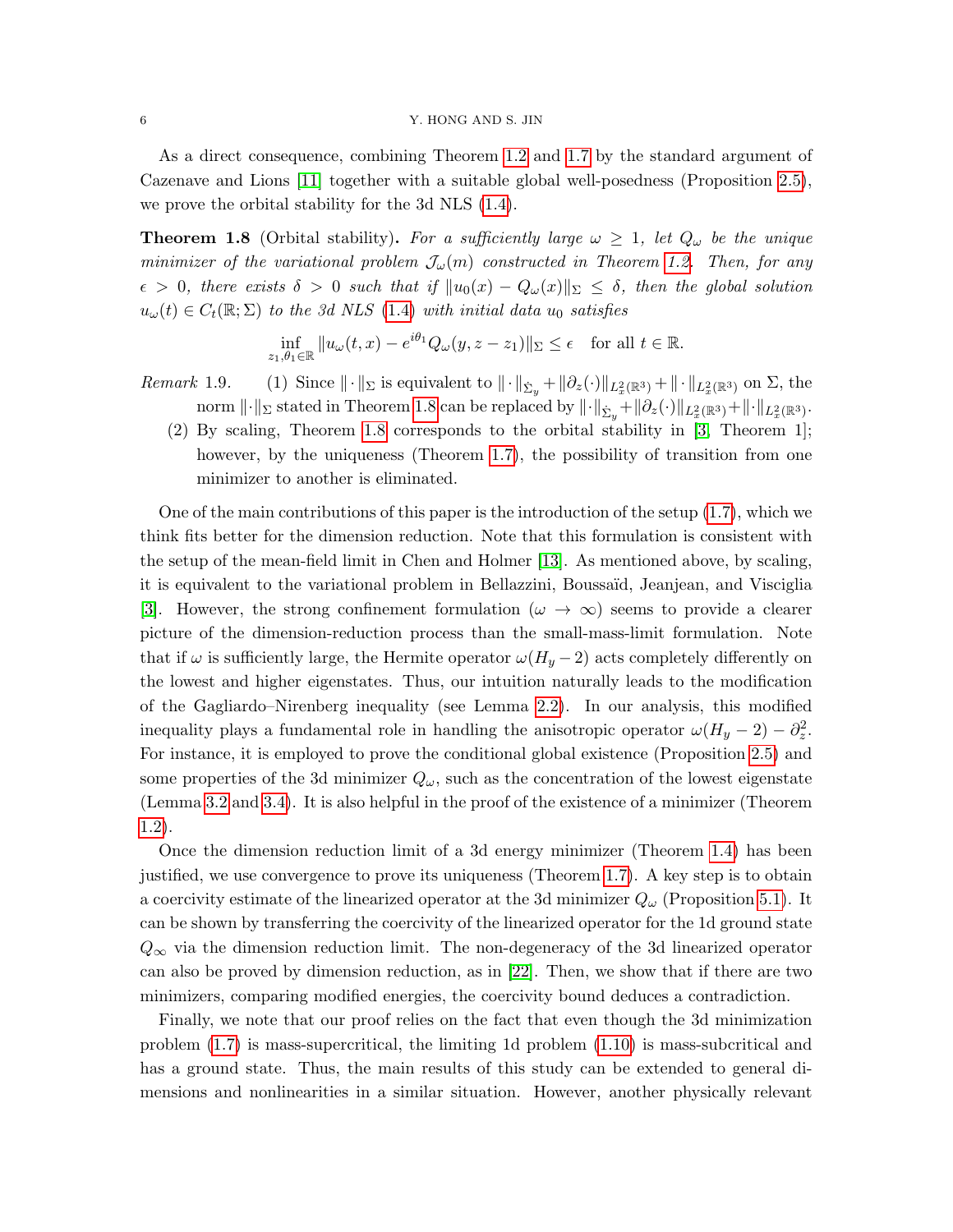3d-to-2d reduction problem cannot be treated by the current method because the limiting 2d cubic NLS is mass-critical.

1.3. Organization of the paper. The remainder of this paper is organized as follows. In Section [2,](#page-6-0) we introduce the notations used in this paper and prove some preliminary estimates. Global well-posedness is given for the trapped solutions to the 3d NLS. In Section [3,](#page-9-1) we prove the existence of a minimizer for  $\mathcal{J}_{\omega}(m)$  and state some uniform bounds for a minimizer and vanishing rate of the projection of a minimizer onto higher eigenstates of the 2d Hermite operator. Section [4](#page-15-0) is devoted to the study of the convergence rate from 3d to the 1d NLS. In Section [5,](#page-17-2) we study the linearized operator for the 3d NLS and prove the uniqueness of the minimizer. The dimension reduction of the Cauchy problem is included in the Appendix for the readers' convenience.

1.4. Acknowledgement. This work was supported by National Research Foundation of Korea (NRF) grant funded by the Korean government (MSIT) (No. NRF-2020R1A2C4002615)

## 2. Basic tools, and global existence for trapped solutions

<span id="page-6-0"></span>In this section, we introduce basic analysis tools to deal with the anisotropic elliptic operator  $\omega H_y - \partial_z^2$ , and prove that if a negative energy solution to the time-dependent 3d NLS [\(1.4\)](#page-2-0) initially obeys the constraint in the variational problem [\(1.7\)](#page-3-0), then it exists globally in time, and a refined constraint is satisfied for all times (see Proposition [2.5](#page-9-0) below). We remark that proving such a conditional global well-posedness is a prerequisite for orbital stability because the standard approach by Cazenave and Lions [\[11\]](#page-24-14) can be applied under the assumption that any perturbed state satisfies the constraint for all time.

2.1. Spectral representation, and notations. For the 2d Hermite operator  $H_y = -\Delta_y +$  $|y|^2$ , let  $\{\Phi_j\}_{j=0}^{\infty} \subset L_y^2(\mathbb{R}^2)$  be the collection of  $L_y^2(\mathbb{R}^2)$ -normalized eigenfunctions, that is,

$$
H_y \Phi_j = \Lambda_j \Phi_j,
$$

with eigenvalues  $\Lambda_0 < \Lambda_1 \leq \Lambda_2 \leq \cdots$  in a non-decreasing order. We recall that  $\{\Phi_j\}_{j=0}^{\infty}$ forms an orthonormal basis of  $L_y^2(\mathbb{R}^2)$ , and that the lowest eigenvalue is  $\Lambda_0 = 2$ , and the corresponding eigenstate is given by  $\Phi_0(y) = \frac{1}{\sqrt{2}}$  $=\pi e^{-\frac{|y|^2}{2}}$ . From the spectral representation, the function  $u \in L_x^2(\mathbb{R}^3)$  can be written as

<span id="page-6-1"></span>
$$
u(x) = \sum_{j=0}^{\infty} \langle u(\cdot, z), \Phi_j \rangle_{L_y^2(\mathbb{R}^2)} \Phi_j(y), \tag{2.1}
$$

where

$$
\langle u(\cdot,z),\Phi_j\rangle_{L_y^2(\mathbb{R}^2)}=\int_{\mathbb{R}^2}u(y,z)\Phi_j(y)dy:\mathbb{R}_z\to\mathbb{C}.
$$

In particular, we denote the  $\Phi_0(y)$ -directional component of  $u = u(x) : \mathbb{R}^3_x \to \mathbb{C}$  by

$$
u_\parallel(z)=\langle u(\cdot,z),\Phi_0\rangle_{L^2_y(\mathbb{R}^2)}:\mathbb{R}_z\to\mathbb{C}.
$$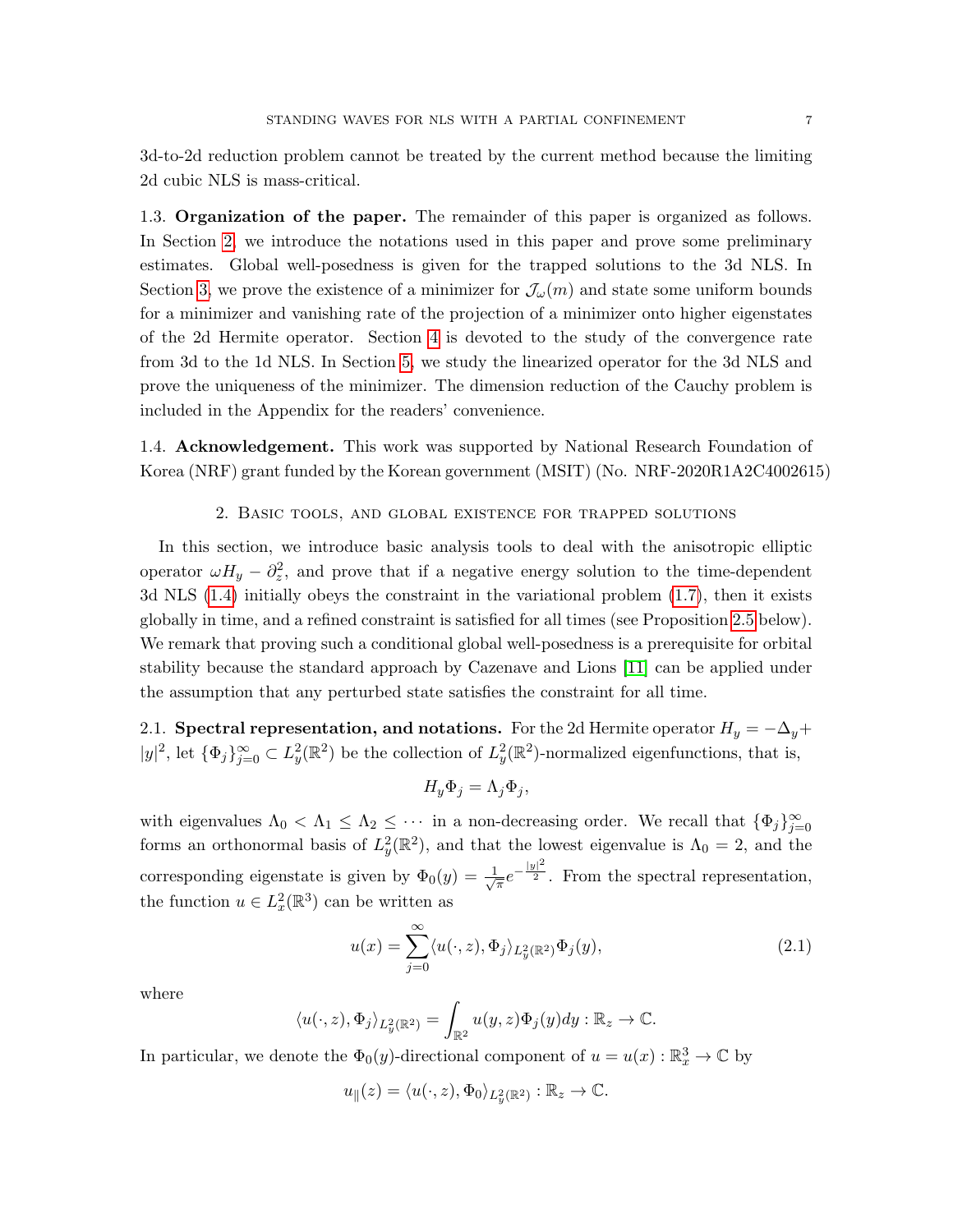We define the 2d projection onto the lowest eigenspace by

$$
(P_0u)(x) := u_{\parallel}(z)\Phi_0(y) : \mathbb{R}^3_x \to \mathbb{C},
$$

and let  $P_1 = 1 - P_0$  be the projection to the orthogonal complement, precisely,

$$
(P_1u)(x) = \sum_{j=1}^{\infty} \langle u(\cdot, z), \Phi_j \rangle_{L_y^2(\mathbb{R}^2)} \Phi_j(y) : \mathbb{R}^3_x \to \mathbb{C}.
$$

Then, we have

$$
\|u\|_{L^2_x(\mathbb{R}^3)}^2=\sum_{j=0}^\infty \big\|\langle u(\cdot,z),\Phi_j\rangle_{L^2_y(\mathbb{R}^2)}\big\|_{L^2_z(\mathbb{R})}^2=\|P_0u\|_{L^2_x(\mathbb{R}^3)}^2+\|P_1u\|_{L^2_x(\mathbb{R}^3)}^2.
$$

Using the spectral representation, we prove the following interpolation inequality.

<span id="page-7-1"></span>**Lemma 2.1** (Interpolation inequality). For any  $k \in \mathbb{N}$  and  $\theta \in (0,1)$ , we have

$$
||(H_y - \partial_z^2)^k u||_{L_x^2(\mathbb{R}^3)} \le ||u||_{L_x^2(\mathbb{R}^3)}^{1-\theta} ||(H_y - \partial_z^2)^{\frac{k}{\theta}} u||_{L_x^2(\mathbb{R}^3)}^{\theta}.
$$

*Proof.* From the spectral representation [\(2.1\)](#page-6-1) with  $c_j(z) = \langle u(\cdot, z), \Phi_j \rangle_{L_y^2(\mathbb{R}^2)}$ , we write

$$
((H_y - \partial_z^2)^k u)(x) = \sum_{j=0}^{\infty} ((\Lambda_j - \partial_z^2)^k c_j)(z) \Phi_j(y).
$$

Then, applying the Plancherel theorem with respect to the z-variable, we obtain

$$
\|(H_y - \partial_z^2)^k \varphi\|_{L_x^2(\mathbb{R}^3)}^2 = \sum_{j=0}^{\infty} \|((\Lambda_j - \partial_z^2)^k c_j)(z)\|_{L_z^2(\mathbb{R})}^2 = \frac{1}{2\pi} \sum_{j=0}^{\infty} \|(\Lambda_j + \xi^2)^k \hat{c}_j(\xi)\|_{L_{\xi}^2(\mathbb{R})}^2.
$$

Hence, by the standard interpolation inequality, it follows that

$$
\|(H_y - \partial_z^2)^k \varphi\|_{L_x^2(\mathbb{R}^3)}^2 \le \left\{\frac{1}{2\pi} \sum_{j=0}^\infty \|\hat{c}_j(\xi)\|_{L_\xi^2(\mathbb{R})}^2\right\}^{1-\theta} \left\{\frac{1}{2\pi} \sum_{j=0}^\infty \left\|(\Lambda_j + \xi^2)^{\frac{k}{\theta}} \hat{c}_j(\xi)\right\|_{L_\xi^2(\mathbb{R})}^2\right\}^\theta.
$$

Then, applying the Plancherel theorem and the spectral representation backward, we prove the lemma.  $\square$ 

2.2. Gagliardo–Nirenberg inequality. Throughout this article, our analysis relies heavily on the following modified Gagliardo–Nirenberg inequality. It is a simple modification of the standard inequality; however, it is useful for capturing the  $\omega \to \infty$  limit behavior of the anisotropic elliptic operator  $\omega H_y - \partial_z^2$ .

<span id="page-7-0"></span>**Lemma 2.2** (Gagliardo–Nirenberg inequality). There exists  $C_{GN} > 1$  such that

$$
||u||_{L_x^4(\mathbb{R}^3)}^4 \leq C_{GN} \Big\{ ||P_0u||_{L_x^2(\mathbb{R}^3)}^3 ||P_0\partial_z u||_{L_x^2(\mathbb{R}^3)} + ||P_1u||_{L_x^2(\mathbb{R}^3)} ||P_1\partial_z u||_{L_x^2(\mathbb{R}^3)} ||P_1u||_{\dot{\Sigma}_y}^2 \Big\},\
$$

where  $\|\cdot\|_{\dot{\Sigma}_y}$  is the norm defined by [\(1.6\)](#page-2-1).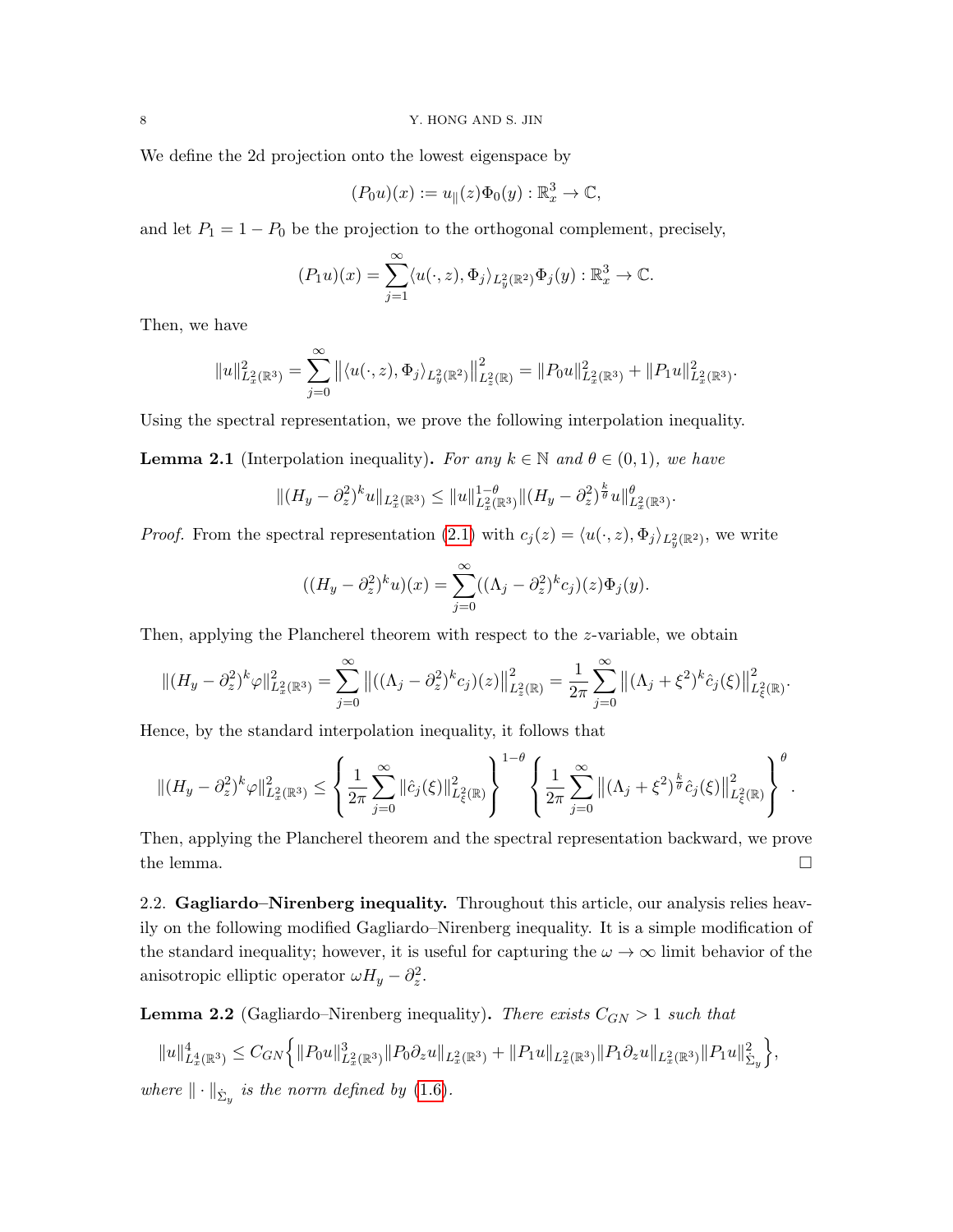*Proof.* By the 1d Gagliardo–Nirenberg and the Hölder inequalities, we obtain

$$
\|u\|_{L_x^4(\mathbb{R}^3)}^4 = \left\| \|u\|_{L_x^4(\mathbb{R})} \right\|_{L_y^4(\mathbb{R}^2)}^4 \lesssim \| \|u\|_{L_z^2(\mathbb{R})}^{\frac{3}{4}} \|\partial_z u\|_{L_z^2(\mathbb{R})}^{\frac{1}{4}} \Big\|_{L_y^4(\mathbb{R}^2)}^4
$$
  
\n
$$
\leq \| \|u\|_{L_z^2(\mathbb{R})}^{\frac{3}{4}} \Big\|_{L_y^8(\mathbb{R}^2)}^4 \Big\| \|\partial_z u\|_{L_z^2(\mathbb{R})}^{\frac{1}{4}} \Big\|_{L_y^8(\mathbb{R}^2)}^4 = \| \|u\|_{L_z^2(\mathbb{R})} \Big\|_{L_y^6(\mathbb{R}^2)}^3 \|\partial_z u\|_{L_x^2(\mathbb{R}^3)}
$$
  
\n
$$
\leq \| \|u\|_{L_y^6(\mathbb{R}^2)} \Big\|_{L_z^2(\mathbb{R})}^3 \|\partial_z u\|_{L_x^2(\mathbb{R}^3)}.
$$

Consequently, we apply the 2d Gagliardo–Nirenberg inequality,

$$
\|u\|_{L_x^4(\mathbb{R}^3)}^4 \lesssim \| \|u\|_{L_x^2(\mathbb{R}^3)}^{\frac{1}{3}} \|\nabla_y u\|_{L_x^2(\mathbb{R}^2)}^{\frac{2}{3}} \big\|_{L_x^2(\mathbb{R})}^3 \|\partial_z u\|_{L_x^2(\mathbb{R}^3)} \leq \|u\|_{L_x^2(\mathbb{R}^3)} \|\nabla_y u\|_{L_x^2(\mathbb{R}^3)}^2 \|\partial_z u\|_{L_x^2(\mathbb{R}^3)} \leq \|u\|_{L_x^2(\mathbb{R}^3)} \|\sqrt{H_y} u\|_{L_x^2(\mathbb{R}^3)}^2 \|\partial_z u\|_{L_x^2(\mathbb{R}^3)}.
$$

In the above bound, by inserting  $P_0u$  and  $P_1u$  with  $\sqrt{H_y}P_0u =$ √  $\overline{2}P_0u$  and  $\|\sqrt{H_y}P_1u\|_{L^2_x(\mathbb{R}^3)}\lesssim$  $||P_1u||_{\dot{\Sigma}_y}$  respectively, and then combining them, we complete the proof.

As an application, we find a forbidden region in the weighted energy space  $\Sigma$  (see [\(1.5\)](#page-2-2)).

<span id="page-8-0"></span>**Corollary 2.3** (Forbidden region). Suppose that  $\omega \ge (C_{GN})^4 m^2$ , where  $C_{GN}$  is a constant in Lemma [2.2.](#page-7-0) Then, there is no  $u \in \Sigma$  such that  $M(u) = m$ ,  $E_{\omega}(u) < 0$  and

$$
\frac{(C_{GN})^2 m^3}{2\omega} \le ||u||_{\dot{\Sigma}_y}^2 \le \sqrt{\omega}.
$$

As a consequence, if  $M(u) = m$ ,  $E_{\omega}(u) < 0$ , and  $||u||_{\dot{\Sigma}_{y}}^{2} \leq \sqrt{\omega}$ , then  $||u||_{\dot{\Sigma}_{y}}^{2} < \frac{(C_{GN})^{2}m^{3}}{2\omega}$  $\frac{N}{2\omega}$ .

*Proof.* For contradiction, we assume that there is a nonzero  $u \in \Sigma$ . Then, by Lemma [2.2](#page-7-0) and the Cauchy-Schwarz inequality  $ab \leq \frac{a^2}{8} + 2b^2$  with  $a = ||\partial_z u||_{L_x^2(\mathbb{R}^3)}$ , we have

<span id="page-8-1"></span>
$$
0 > E_{\omega}(u) \geq \frac{\omega}{2} ||u||_{\dot{\Sigma}_{y}}^{2} + \frac{1}{2} ||\partial_{z}u||_{L_{x}^{2}(\mathbb{R}^{3})}^{2} - \frac{C_{GN}m^{\frac{3}{2}}}{4} ||\partial_{z}u||_{L_{x}^{2}(\mathbb{R}^{3})} - \frac{C_{GN}\sqrt{m}}{4} ||\partial_{z}u||_{L_{x}^{2}(\mathbb{R}^{3})} ||u||_{\dot{\Sigma}_{y}}^{2}
$$
(2.2)  

$$
\geq \frac{\omega}{2} ||u||_{\dot{\Sigma}_{y}}^{2} + \frac{1}{4} ||\partial_{z}u||_{L_{x}^{2}(\mathbb{R}^{3})}^{2} - \frac{(C_{GN})^{2}m^{3}}{8} - \frac{(C_{GN})^{2}m}{8} ||u||_{\dot{\Sigma}_{y}}^{4}.
$$

By the assumption on  $||u||_{\dot{\Sigma}_y}^2$ , it follows that

$$
0 > \frac{\omega}{2} ||u||_{\Sigma_y}^2 + \frac{1}{4} ||\partial_z u||_{L_x^2(\mathbb{R}^3)}^2 - \frac{\omega}{4} ||u||_{\Sigma_y}^2 - \frac{(C_{GN})^2 m}{8} \sqrt{\omega} ||u||_{\Sigma_y}^2
$$
  
=  $\frac{1}{4} ||\partial_z u||_{L_x^2(\mathbb{R}^3)}^2 + \frac{\omega}{4} ||u||_{\Sigma_y}^2 \left\{ 1 - \frac{(C_{GN})^2 m}{2 \sqrt{\omega}} \right\}.$ 

However, because  $\omega \ge (C_{GN})^4 m^2$ , we can deduce a contradiction.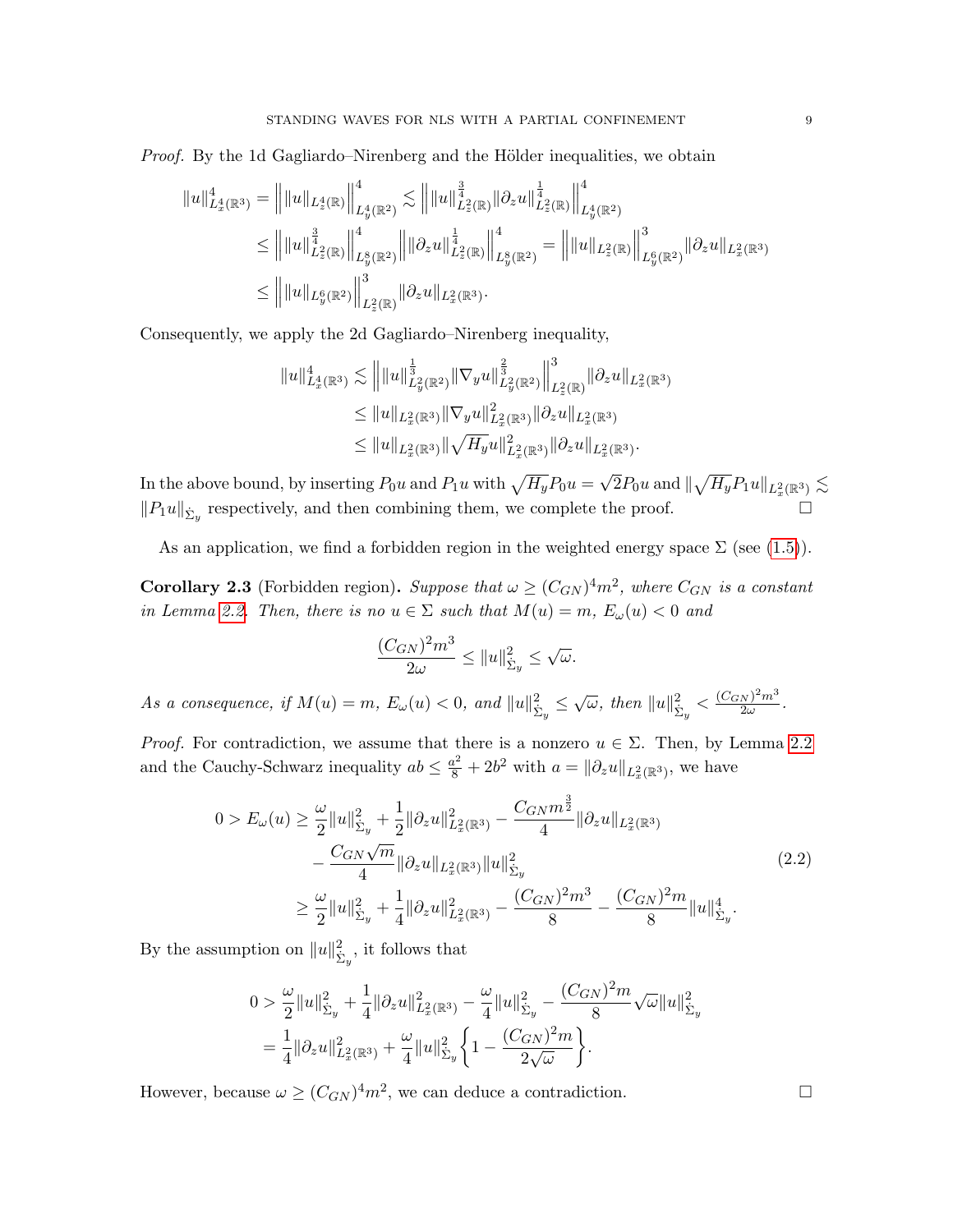*Remark* 2.4. Corollary [2.3](#page-8-0) states that if u has negative energy and satisfies the constraint in the variational problem [\(1.7\)](#page-3-0), then Lemma [2.2](#page-7-0) can be read as

$$
||u||_{L_x^4(\mathbb{R}^3)}^4 \lesssim ||P_0u||_{L_x^2(\mathbb{R}^3)}^3 ||P_0\partial_z u||_{L_x^2(\mathbb{R}^3)} + \frac{1}{\omega} ||P_1u||_{L_x^2(\mathbb{R}^3)} ||P_1\partial_z u||_{L_x^2(\mathbb{R}^3)} \lesssim ||\partial_z u||_{L_x^2(\mathbb{R}^3)}.
$$

Thus, the modified Gagliardo–Nirenberg inequality behaves like the standard 1d inequality

$$
||u||_{L_x^4(\mathbb{R})}^4 \lesssim ||u||_{L_x^2(\mathbb{R})}^3 ||\partial_z u||_{L_x^2(\mathbb{R})}.
$$

In this sense, the modified inequality is a suitable tool for solving a supercritical problem [\(1.7\)](#page-3-0) with a subcritical nature in the limit.

2.3. Conditional global existence. We consider the Cauchy problem for 3d NLS [\(1.4\)](#page-2-0). Using Mehler's formula [\[26\]](#page-25-12), the linear Schrödinger flow with a partial harmonic potential satisfies the Strichartz estimates [\[19\]](#page-25-13). Thus, a standard fixed-point argument yields the local well-posedness of the NLS [\(1.4\)](#page-2-0) in the weighted energy space  $\Sigma$  [\[9,](#page-24-12) [10\]](#page-24-13). We note that its solution exists as long as the quantity  $\|\partial_z u(t)\|_{L^2(\mathbb{R}^3)} + \|u(t)\|_{\dot{\Sigma}_y}$  remains bounded; however, a blow-up may occur in finite time.

We show that negative energy solutions whose initial data satisfy the constraint exist globally in time, and they obey a refined constraint.

<span id="page-9-0"></span>**Proposition 2.5** (Global existence for trapped solutions). Let  $\omega \ge (C_{GN})^4 m^2$ , where  $C_{GN}$ is a constant in Lemma [2.2.](#page-7-0) Suppose that  $u_{\omega,0} \in \Sigma$ ,  $M(u_{\omega,0}) = m$ .

$$
E_{\omega}(u_{\omega,0}) < 0
$$
 and  $||u_{\omega,0}||_{\dot{\Sigma}_y}^2 \leq \sqrt{\omega}$ .

Then, the solution  $u_{\omega}(t)$  to the 3d NLS [\(1.4\)](#page-2-0) with initial data  $u_{\omega,0}$  exists globally in time, and

<span id="page-9-2"></span>
$$
\sup_{t \in \mathbb{R}} \|u_{\omega}(t)\|_{\dot{\Sigma}_y}^2 \le \frac{(C_{GN})^2 m^3}{2\omega}.
$$
\n(2.3)

Proof. By the time reversal symmetry, it is sufficient to consider only positive times. Let  $u_{\omega}(t)$  be the solution to the 3d NLS [\(1.4\)](#page-2-0) with initial data  $u_{\omega,0}$  on the maximal interval of existence  $[0, T)$ . Then, it follows from Corollary [2.3](#page-8-0) and the continuity of the nonlinear solution that  $||u_{\omega}(t)||_{\dot{\Sigma}_{y}}^{2} \leq \frac{(C_{GN})^{2}m^{3}}{2\omega}$  $\frac{N}{2\omega}$  and by  $(2.2)$ ,

$$
\|\partial_z u_\omega(t)\|_{L_x^2(\mathbb{R}^3)}^2 \le \frac{(C_{GN})^2 m^3}{2} + \frac{(C_{GN})^2 m}{2} \|u_\omega(t)\|_{\dot{\Sigma}_y}^4 \le \frac{(C_{GN})^2 m^3}{2} + \frac{(C_{GN})^6 m^7}{8\omega^2}
$$
  
for all  $0 \le t < T$ . Because  $u_\omega(t)$  remains bounded, we must have  $T = \infty$ .

# 3. Existence of a minimizer: proof of Theorem [1.2](#page-3-6)

<span id="page-9-1"></span>We consider the minimization problem  $\mathcal{J}_{\omega}(m)$  (see [\(1.7\)](#page-3-0)). This section proves the existence of a minimizer. The existence has already been proven in [\[3,](#page-24-0) Theorem 1]; however, it is reformulated in the context of dimension reduction as  $\omega \to \infty$ . We also provide additional properties of a minimizer, which are direct consequences of this different formulation (Lemmas [3.3](#page-13-1) and [3.4\)](#page-13-0).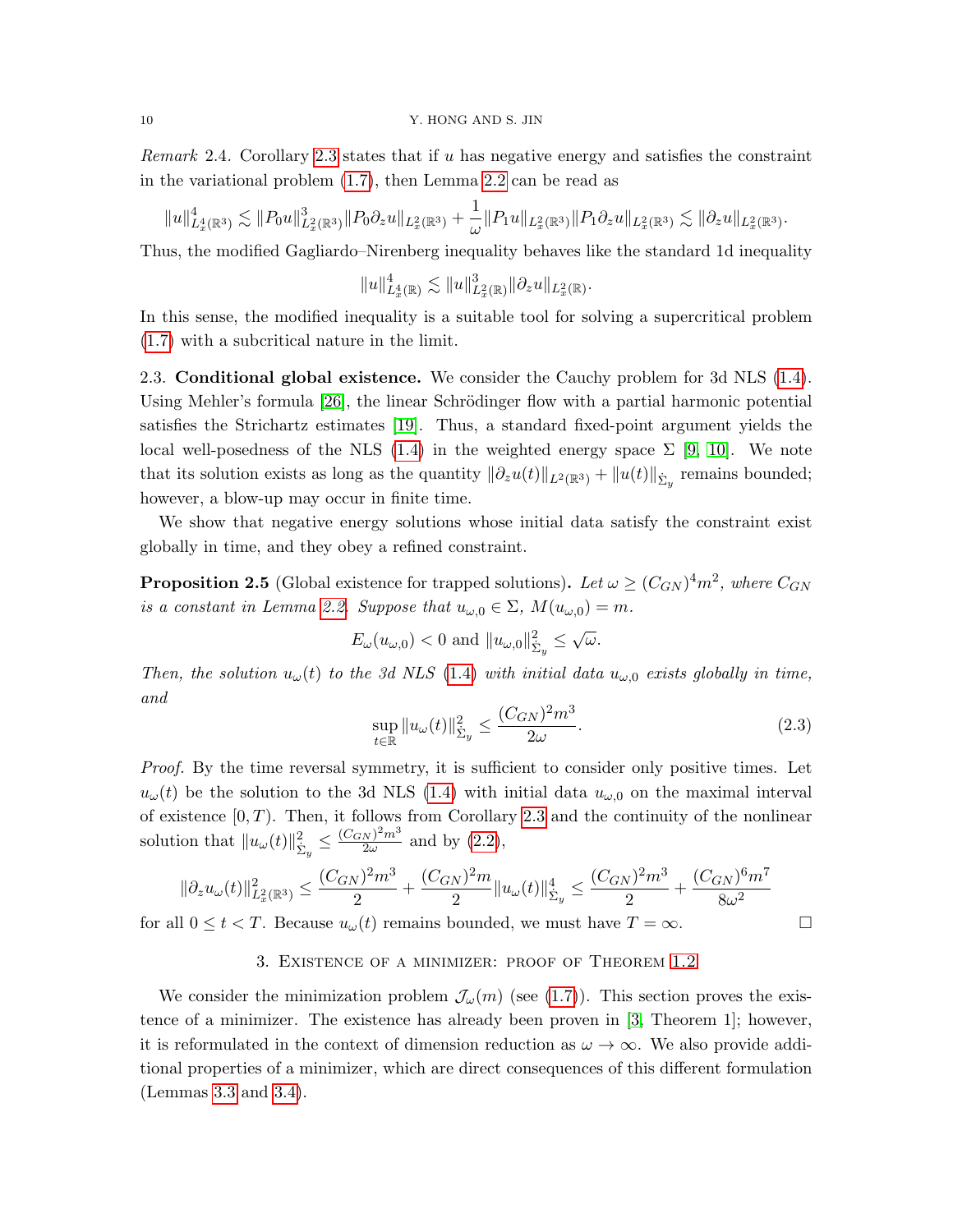3.1. Existence of a minimizer. First, we obtain the upper and lower bounds of the minimum energy level of the variational problem [\(1.7\)](#page-3-0).

<span id="page-10-0"></span>**Lemma 3.1.** For any  $\omega > 0$ , we have

$$
-\infty < \mathcal{J}_{\omega}(m) \le \mathcal{J}_{\infty}(m) = E_{\infty}(Q_{\infty}) < 0.
$$

*Proof.* Direct calculations show that  $\|\Phi_0(y)Q_\infty(z)\|_{\dot{\Sigma}_y}=0$  and

$$
E_{\omega}(\Phi_0(y)Q_{\infty}(z)) = \frac{1}{2} \|\partial_z Q_{\infty}\|_{L_z^2(\mathbb{R})}^2 - \frac{1}{4} \|Q_{\infty}\|_{L_z^4(\mathbb{R})}^4 \|\Phi_0\|_{L^4(\mathbb{R}^2)}^4 = E_{\infty}(Q_{\infty}) = \mathcal{J}_{\infty}(m) < 0,
$$

since

<span id="page-10-3"></span>
$$
\int_{\mathbb{R}^2} |\Phi_0(y)|^4 dy = \int_{\mathbb{R}^2} \frac{1}{\pi^2} e^{-2|y|^2} dy = \frac{1}{2\pi}.
$$
 (3.1)

Thus, by minimality, it follows that  $\mathcal{J}_{\omega}(m) \leq \mathcal{J}_{\infty}(m)$ .

To show that  $\mathcal{J}_{\omega}(m)$  is bounded from below, we observe that by Lemma [2.2](#page-7-0) and the mass constraint, we have

$$
E_{\omega}(u) \geq \frac{\omega}{2}||u||_{\Sigma_y}^2 + \frac{1}{2}||\partial_z u||_{L_x^2(\mathbb{R}^3)}^2 - \frac{C_{GN}}{4} \Big\{ m^{\frac{3}{2}}||\partial_z u||_{L_x^2(\mathbb{R}^3)} + m^{\frac{1}{2}}||\partial_z u||_{L_x^2(\mathbb{R}^3)}\sqrt{\omega} \Big\}.
$$

Thus, the Cauchy-Schwarz inequality yields a lower bound on the energy  $E_{\omega}(u)$ , which is independent of u.

Now, we prove the existence of a minimizer.

Sketch of the proof of Theorem [1.2.](#page-3-6) Let  $\{u_n\}_{n=1}^{\infty}$  be a minimizing sequence for  $\mathcal{J}_{\omega}(m)$ . By Lemma [3.1,](#page-10-0) estimate [\(2.2\)](#page-8-1), and the assumption  $\omega \ge (C_{GN})^4 m^2$ , we have

<span id="page-10-2"></span>
$$
0 > \mathcal{J}_{\omega}(m) + o_n(1) = E_{\omega}(u_n)
$$
  
\n
$$
\geq \frac{\omega}{2} ||u_n||_{\Sigma_y}^2 \left( 1 - \frac{(C_{GN})^2 m}{4\omega} ||u_n||_{\Sigma_y}^2 \right) + \frac{1}{4} ||\partial_z u_n||_{L_x^2(\mathbb{R}^3)}^2 - \frac{(C_{GN})^2 m^3}{8}
$$
  
\n
$$
\geq \frac{\omega}{4} ||u_n||_{\Sigma_y}^2 + \frac{1}{4} ||\partial_z u_n||_{L_x^2(\mathbb{R}^3)}^2 - \frac{(C_{GN})^2 m^3}{8}.
$$
\n(3.2)

Consequently,  ${u_n}_{n=1}^{\infty}$  is bounded in  $\Sigma$ . Note that  $||u_n||_{L_x^4(\mathbb{R}^3)}^4 \geq -4\mathcal{J}_{\infty}(m) + o_n(1) \geq$  $-2\mathcal{J}_{\infty}(m) > 0$  because Lemma [3.1](#page-10-0) implies that

<span id="page-10-1"></span>
$$
0 > \mathcal{J}_{\infty}(m) \ge \limsup_{n \to \infty} E_{\omega}(u_n) \ge -\frac{1}{4} \liminf_{n \to \infty} ||u_n||_{L_x^4(\mathbb{R}^3)}^4.
$$
 (3.3)

Hence, passing to a subsequence, there exists a sequence  $\{z_n\}_{n=1}^{\infty} \subset \mathbb{R}$  such that  $u_n(y, z$  $z_n$ )  $\rightarrow u_{\infty}$  in  $\Sigma$ . Thus, it follows that  $u_{\infty} \neq 0$  (refer to the proof of [\[3,](#page-24-0) Lemma 3.4] for details).

With abuse of notation, we denote the function  $u_n(y, z - z_n)$  by  $u_n$ . Then, we claim that  $u_n \to u_\infty$  in  $L^2_x(\mathbb{R}^3)$ . Indeed, if the claim is not true, then passing to a subsequence,

$$
||u_{\infty}||_{L_x^2(\mathbb{R}^3)}^2 = m', \quad \lim_{n \to \infty} ||u_n - u_{\infty}||_{L_x^2(\mathbb{R}^3)}^2 = m - m' \in (0, m).
$$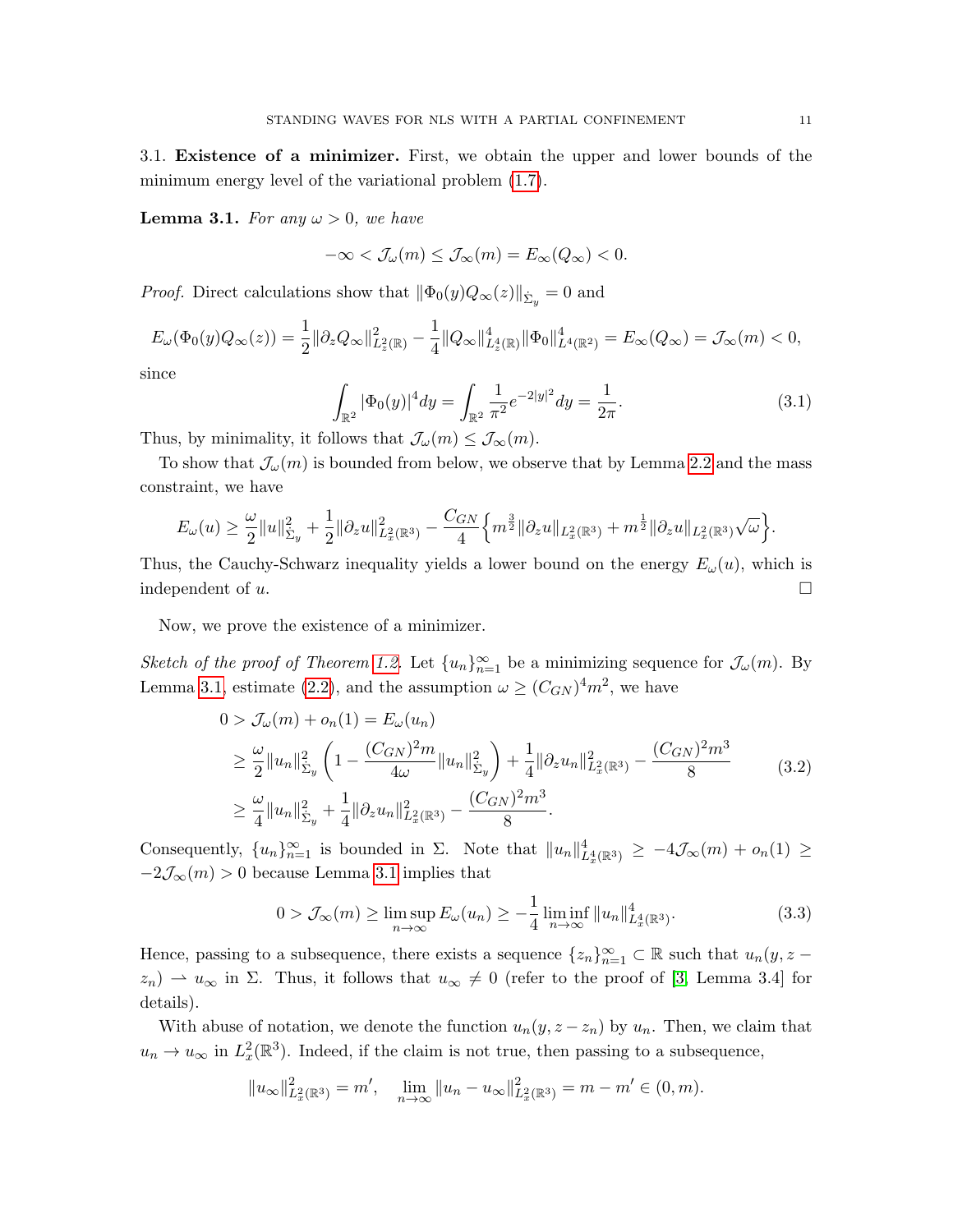Note that since  $u_n \rightharpoonup u_\infty$  in  $\Sigma$ , we have

$$
\omega \|u_n\|_{\tilde{\Sigma}_y}^2 + \|\partial_z u_n\|_{L_x^2(\mathbb{R}^3)}^2
$$
  
=  $\omega \left\{ \|u_\infty\|_{\tilde{\Sigma}_y}^2 + \|u_n - u_\infty\|_{\tilde{\Sigma}_y}^2 \right\} + \|\partial_z u_\infty\|_{L_x^2(\mathbb{R}^3)}^2 + \|\partial_z (u_n - u_\infty)\|_{L_x^2(\mathbb{R}^3)}^2 + o_n(1)$ 

and

$$
||u_n||_{L_x^4(\mathbb{R}^3)}^4 = ||u_\infty||_{L_x^4(\mathbb{R}^3)}^4 + ||u_n - u_\infty||_{L_x^4(\mathbb{R}^3)}^4 + o_n(1).
$$

Hence, it follows that

<span id="page-11-0"></span>
$$
\mathcal{J}_{\omega}(m) = E_{\omega}(u_n) + o_n(1) = E_{\omega}(u_{\infty}) + E_{\omega}(u_n - u_{\infty}) + o_n(1)
$$
  
\n
$$
\geq \mathcal{J}_{\omega}(m') + \mathcal{J}_{\omega}(m - m') + o_n(1).
$$
\n(3.4)

Let  $\{v_n\}_{n=1}^{\infty}$  be a minimizing sequence for  $\mathcal{J}_{\omega}(m')$ . Then, the modified sequence  $\{\sqrt{\frac{m}{m'}}v_n\}_{n=1}^{\infty}$ satisfies  $\|\sqrt{\frac{m}{m'}}v_n\|_{L_x^2(\mathbb{R}^3)}^2 = m$  and

$$
\left\|\sqrt{\frac{m}{m'}}v_n\right\|_{\dot{\Sigma}_y}^2 \leq \frac{m}{m'}\|v_n\|_{\dot{\Sigma}_y}^2 \leq \frac{m}{m'}\frac{(C_{GN})^2(m')^3}{2\omega} \leq \sqrt{\omega},
$$

where we used Corollary [2.3](#page-8-0) and the assumption  $\omega \ge (C_{GN})^4 m^2 \ge (C_{GN})^{\frac{4}{3}} m^2$ . Moreover, by repeating the proof of [\(3.3\)](#page-10-1), we can show that  $\frac{1}{4}||v_n||_{L_x^4(\mathbb{R}^3)}^4 \geq -\mathcal{J}_{\infty}(m') + o_n(1)$ . Thus, by minimality, it follows that

$$
\mathcal{J}_{\omega}(m) \le E_{\omega} \left( \sqrt{\frac{m}{m'}} v_n \right) = \frac{\omega}{2} \frac{m}{m'} \|v_n\|_{\Sigma_y}^2 + \frac{1}{2} \frac{m}{m'} \|\partial_z v_n\|_{L_x^2(\mathbb{R}^3)}^2 - \frac{m^2}{4(m')^2} \|v_n\|_{L_x^4(\mathbb{R}^3)}^4
$$

$$
= \frac{m}{m'} E_{\omega}(v_n) - \frac{m}{4m'} \frac{m - m'}{m'} \|v_n\|_{L_x^4(\mathbb{R}^3)}^4
$$

$$
= \frac{m}{m'} \mathcal{J}_{\omega}(m') + \frac{m}{m'} \frac{m - m'}{m'} \mathcal{J}_{\infty}(m') + o_n(1),
$$

and thus

$$
\mathcal{J}_{\omega}(m') \geq \frac{m'}{m} \mathcal{J}_{\omega}(m) - \frac{m - m'}{m'} \mathcal{J}_{\infty}(m') + o_n(1).
$$

On the other hand, by switching the roles of  $m'$  and  $m - m'$ , one can show that

$$
\mathcal{J}_{\omega}(m-m') \ge \frac{m-m'}{m} \mathcal{J}_{\omega}(m) - \frac{m'}{m-m'} \mathcal{J}_{\infty}(m-m') + o_n(1).
$$

Then, inserting these two lower bounds in [\(3.4\)](#page-11-0), we obtain

$$
\mathcal{J}_{\omega}(m) \ge \mathcal{J}_{\omega}(m') + \mathcal{J}_{\omega}(m - m') + o_n(1)
$$
  
 
$$
\ge \mathcal{J}_{\omega}(m) - \frac{m - m'}{m'} \mathcal{J}_{\infty}(m') - \frac{m'}{m - m'} \mathcal{J}_{\infty}(m - m') + o_n(1),
$$

which deduces a contradiction with  $\mathcal{J}_{\infty}(m'), \mathcal{J}_{\infty}(m - m') < 0$  (see Lemma [3.1\)](#page-10-0). Thus, we conclude that  $u_n \to u_\infty$  in  $L^2_x(\mathbb{R}^3)$  and  $||u_\infty||^2_{L^2_x(\mathbb{R}^3)} = m$ .

We claim that  $u_n \to u_\infty$  in  $\Sigma$  and  $u_\infty$  is a minimizer for  $\mathcal{J}_\omega(m)$ . The  $L^2_x(\mathbb{R}^3)$  convergence  $u_n \to u_\infty$  and the Gagliardo–Nirenberg inequality  $||u||_{L_x^4(\mathbb{R}^3)}^4 \lesssim ||u||_{L_x^2(\mathbb{R}^3)} ||u||_{H_x^1(\mathbb{R}^3)}^3$  yield the convergence  $u_n \to u_\infty$  in  $L_x^4(\mathbb{R}^3)$  and  $E_\omega(u_n - u_\infty) \ge ||u_n - u_\infty||^2 + o_n(1)$ . Thus, it follows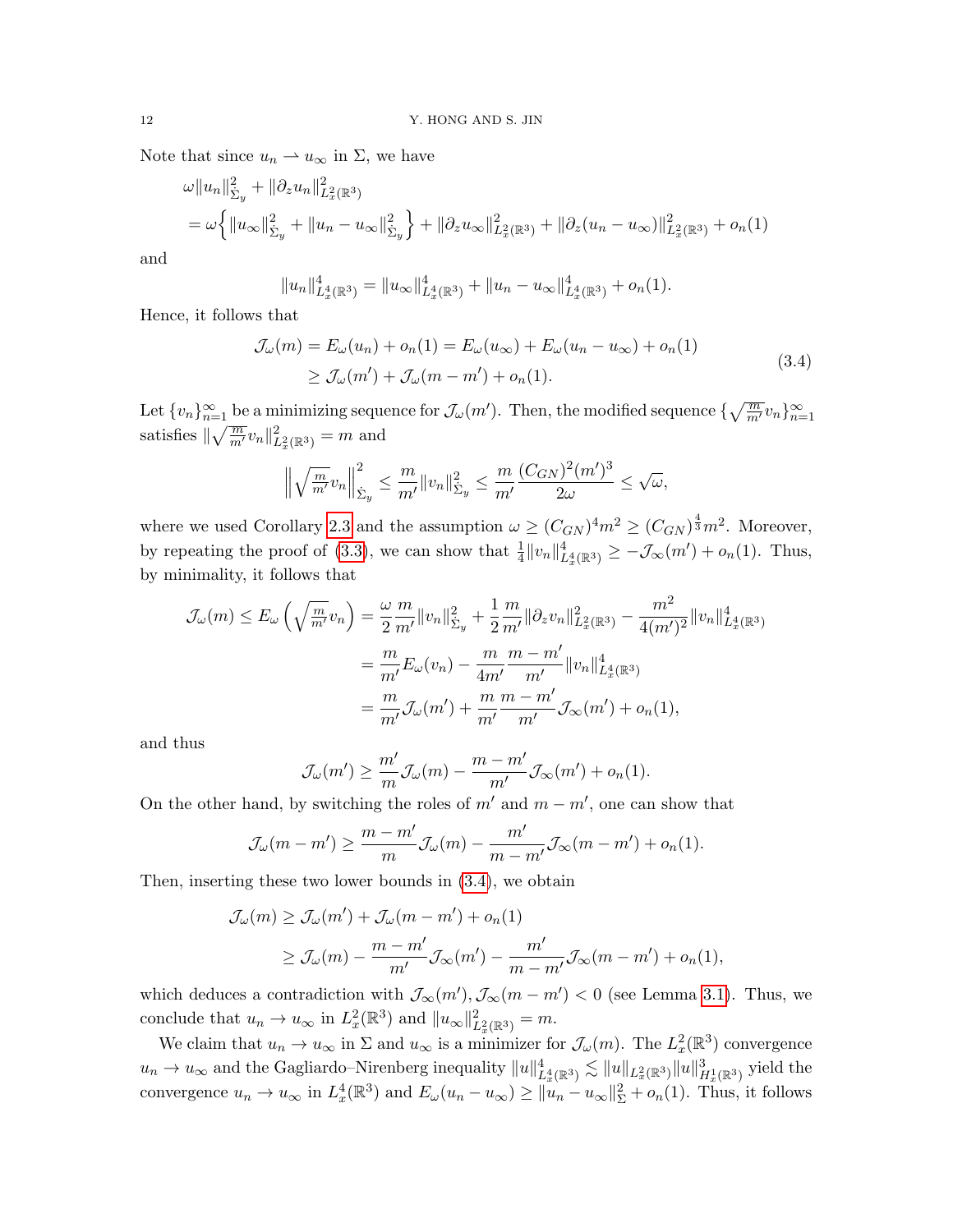from the argument used to derive [\(3.4\)](#page-11-0) that  $\mathcal{J}_{\omega}(m) = E_{\omega}(u_n) + o_n(1) = E_{\omega}(u_{\infty}) + E_{\omega}(u_n$  $u_{\infty}$ ) +  $o_n(1) \geq \mathcal{J}_{\omega}(m) + ||u_n - u_{\infty}||_{\Sigma}^2 + o_n(1)$ .

Because the minimizer  $u_{\infty}$  is of the form  $u_{\infty}(x) = u_{\infty}(|y|, |z|)$  up to translation and phase shift, and it is non-negative and decreases with respect to y and z, that is,  $u_{\infty} =$  $e^{i\theta}Q_{\omega}(|y|,|z-z_0|)$  for some  $\theta, z_0 \in \mathbb{R}$ , we refer to [\[3,](#page-24-0) Theorem 2].

Finally, we prove that the minimizer  $Q_{\omega}$  is a ground state on  $S_m$ , where  $S_m = \{u \in \Sigma :$  $M(u) = m$ . Assume that there exists a critical point v for  $E_{\omega}$  on  $S_m$  with  $E_{\omega}(v) < \mathcal{J}_{\omega}(m)$ . Then  $v$  satisfies the elliptic equation

$$
\omega(H_y - 2)v - \partial_z^2 v - |v|^2 v = -\mu v,
$$

where  $\mu \in \mathbb{R}$ . Moreover, Lemma [3.1,](#page-10-0) we have  $\mu > 0$ . Then by multiplying the elliptic equation by  $\frac{3}{2}v + (\nabla_x v) \cdot x$  and integrating over  $\mathbb{R}^3_x$ , we have

<span id="page-12-1"></span>
$$
0 = \left\langle \omega(H_y - 2)v - \partial_z^2 v - |v|^2 v + \mu_\omega v, \frac{3}{2}v + \nabla_x v \cdot x \right\rangle_{L_x^2(\mathbb{R}^3)}
$$
  
\n
$$
= \frac{3}{2} \left( \omega \|v\|_{\Sigma_y}^2 + \|\partial_z v\|_{L_x^2(\mathbb{R}^3)}^2 - \|v\|_{L_x^4(\mathbb{R}^3)}^4 + \mu_\omega \|v\|_{L_x^2(\mathbb{R}^3)}^2 \right)
$$
  
\n
$$
+ \int_{\mathbb{R}^3} -\frac{\omega}{2} |\nabla_y v|^2 - \frac{5\omega}{2} |y|^2 |v|^2 - \frac{1}{2} |\partial_z v|^2 - \frac{1}{4} x \cdot \nabla_x (|v|^4) + \frac{\mu_\omega - 2\omega}{2} x \cdot (\nabla_x |v|^2) dx
$$
  
\n
$$
= \omega \int_{\mathbb{R}^3} |\nabla_y v|^2 - |y|^2 |v|^2 dx + \int_{\mathbb{R}^3} |\partial_z v|^2 - \frac{3}{4} |v|^4 dx
$$
 (3.5)

where we used

$$
\int_{\mathbb{R}^3} |y|^2 v (\nabla_x v \cdot x) dx = \frac{1}{2} \int_{\mathbb{R}^3} (\nabla_x |v|^2) \cdot (|y|^2 x) dx = -\frac{5}{2} \int_{\mathbb{R}^3} |y|^2 |v|^2 dx,
$$
  

$$
(\Delta_y v)(x \cdot \nabla_x v) = \nabla_y \cdot (\nabla_y v(x \cdot \nabla_x v)) - \nabla_x \cdot \left(x \frac{|\nabla_y v|^2}{2}\right) + \frac{1}{2} |\nabla_y v|^2
$$

and

$$
(\partial_z^2 v)(x \cdot \nabla_x v) = \partial_z \left( \partial_z v(x \cdot \nabla_x v) \right) - \nabla_x \cdot \left( x \frac{|\partial_z v|^2}{2} \right) + \frac{1}{2} |\partial_z v|^2.
$$

Thus, by  $(3.5)$  and Lemma [3.1,](#page-10-0) we get

$$
0 > \mathcal{J}_{\omega}(m) > E_{\omega}(v) = \frac{\omega}{2} ||u||_{\Sigma_y}^2 + \frac{1}{6} ||\partial_z v||_{L_x^2(\mathbb{R}^3)}^2 - \frac{\omega}{3} \int_{\mathbb{R}^3} |\nabla_y v|^2 - |y|^2 |v|^2 dx
$$
  

$$
\geq \frac{\omega}{6} ||u||_{\Sigma_y}^2 - \frac{2}{3} \omega m,
$$

which implies that  $||u||_{\dot{\Sigma}_y}^2 < 4m$ , contradicting the definition of  $\mathcal{J}_{\omega}(m)$ .

3.2. Uniform bounds, and vanishing higher eigenstates. Because a minimizing sequence converges (passing to a subsequence and up to symmetries), taking  $n \to \infty$  in the estimate [\(3.2\)](#page-10-2), we obtain the following preliminary bound:

<span id="page-12-0"></span>**Lemma 3.2** (Preliminary uniform bound). For  $\omega \ge (C_{GN})^4 m^2$ , let  $Q_{\omega}$  be the minimizer constructed in Theorem [1.2.](#page-3-6) Then,  $\omega \|Q_{\omega}\|_{\Sigma_y}^2 + \|\partial_z Q_{\omega}\|_{L_x^2(\mathbb{R}^3)}^2$  is uniformly bounded in  $\omega$ .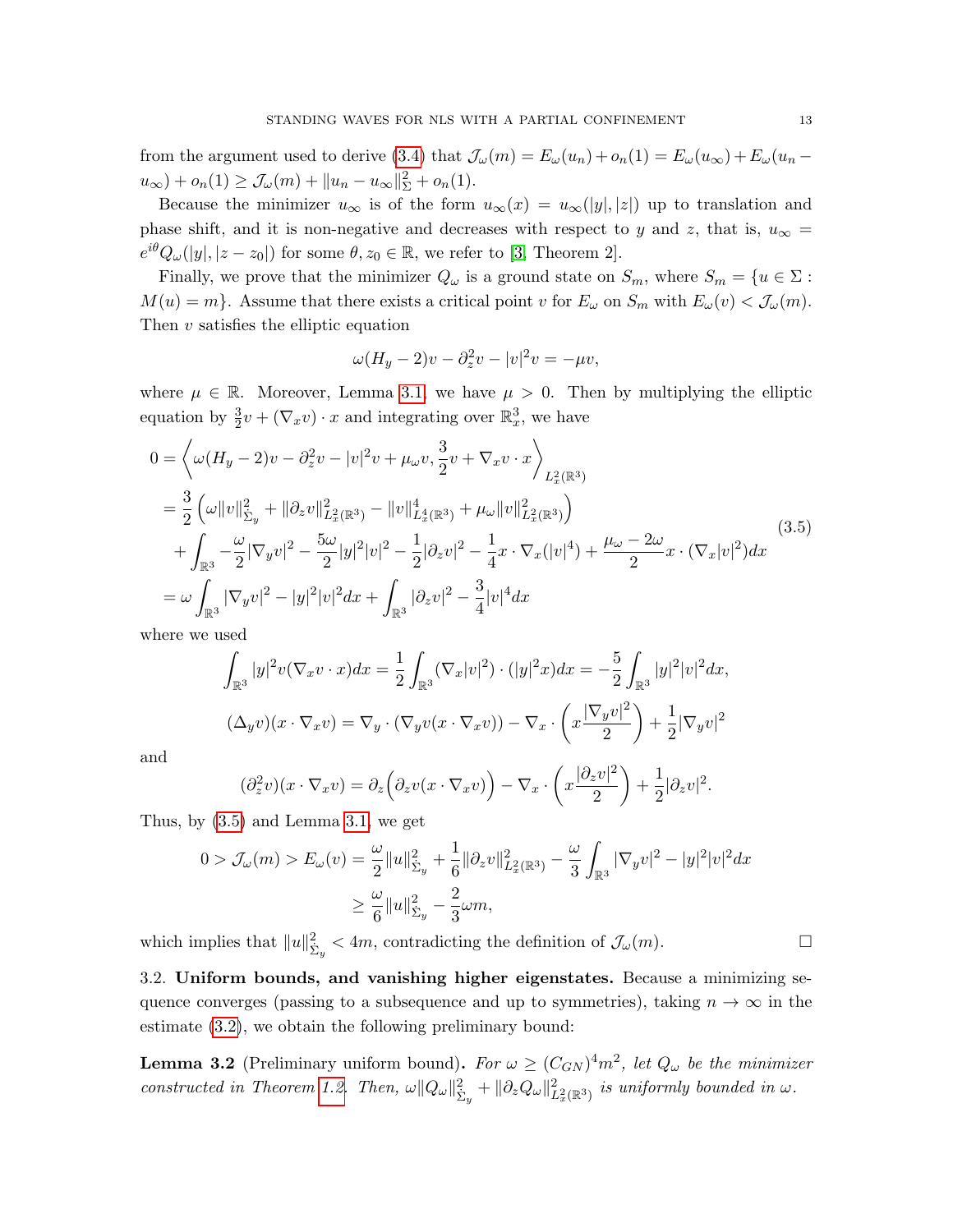We upgrade the above bound using the Euler–Lagrange equation [\(1.8\)](#page-3-3). First, using a standard iterative argument for elliptic regularity, we prove weighted high Sobolev norm bounds.

<span id="page-13-1"></span>**Lemma 3.3** (Weighted high Sobolev norm bounds). For  $\omega \ge (C_{GN})^4 m^2$ , let  $Q_{\omega}$  be the min-imizer constructed in Theorem [1.2.](#page-3-6) Then, for any  $k \in \mathbb{N}$ , there exists  $C_k > 0$ , independent of  $\omega$  such that

$$
\left\| (H_y - \partial_z^2)^k Q_\omega \right\|_{L_x^2(\mathbb{R}^3)} \leq C_k.
$$

In particular,  $Q_{\omega}$  is uniformly bounded in  $L_x^{\infty}(\mathbb{R}^3)$ .

*Proof.* By using [\(1.8\)](#page-3-3), the energy of the minimizer can be written as  $E_{\omega}(Q_{\omega}) = -\frac{\mu_{\omega}}{2}$  $\frac{\iota_{\omega}}{2} \| Q_{\omega} \|_{L^2_x(\mathbb{R}^3)}^2 +$ 1  $\frac{1}{4}||Q_\omega||_{L_x^4(\mathbb{R}^3)}^4 \geq -\frac{\mu_\omega m}{2}$ . However, because the minimum energy is negative (Lemma [3.1\)](#page-10-0), we have

<span id="page-13-2"></span>
$$
\mu_{\omega} \ge 0. \tag{3.6}
$$

For  $k = 1$ , we decompose  $(H_y - \partial_z^2)Q_\omega = (H_y - \partial_z^2)(P_0Q_\omega) + (H_y - \partial_z^2)(P_1Q_\omega) = 2P_0Q_\omega \partial_z^2(P_0Q_\omega) + (H_y - \partial_z^2)(P_1Q_\omega)$  and estimate

$$
\left\| (H_y - \partial_z^2) Q_\omega \right\|_{L_x^2(\mathbb{R}^3)} \leq 2 \| P_0 Q_\omega \|_{L_x^2(\mathbb{R}^3)} + \| \partial_z^2 (P_0 Q_\omega) \|_{L_x^2(\mathbb{R}^3)} + \left\| (H_y - \partial_z^2) P_1 Q_\omega \right\|_{L_x^2(\mathbb{R}^3)} \leq \| Q_\omega \|_{L_x^2(\mathbb{R}^3)} + \left\| \left( \omega (H_y - 2) - \partial_z^2 + \mu_\omega \right) Q_\omega \right\|_{L_x^2(\mathbb{R}^3)}.
$$

Then, using the equation [\(1.8\)](#page-3-3) and Lemma [3.2,](#page-12-0) we prove that

$$
||(H_y - \partial_z^2)Q_\omega||_{L_x^2(\mathbb{R}^3)} \lesssim ||Q_\omega||_{L_x^2(\mathbb{R}^3)} + ||Q_\omega^3||_{L_x^2(\mathbb{R}^3)} = ||Q_\omega||_{L_x^2(\mathbb{R}^3)} + ||Q_\omega||_{L_x^6(\mathbb{R}^3)}^3
$$
  

$$
\lesssim 1 + ||Q_\omega||_{H_x^1(\mathbb{R}^3)}^3 \lesssim 1,
$$

where the implicit constants are independent of  $\omega$ .

For  $k = 2$ , by repeating the above estimates with equation [\(1.8\)](#page-3-3), we write

$$
\begin{split} \left\| (H_y - \partial_z^2)^2 Q_\omega \right\|_{L_x^2(\mathbb{R}^3)} &= \left\| (H_y - \partial_z^2)^2 P_0 Q_\omega \right\|_{L_x^2(\mathbb{R}^3)} + \left\| (H_y - \partial_z^2)^2 P_1 Q_\omega \right\|_{L_x^2(\mathbb{R}^3)} \\ &\lesssim \| Q_\omega \|_{L_x^2(\mathbb{R}^3)} + \left\| (H_y - \partial_z^2)(\omega (H_y - 2) - \partial_z^2 + \mu_\omega) Q_\omega \right\|_{L_x^2(\mathbb{R}^3)} \\ &= \| Q_\omega \|_{L_x^2(\mathbb{R}^3)} + \left\| (H_y - \partial_z^2)(Q_\omega^3) \right\|_{L_x^2(\mathbb{R}^3)}. \end{split}
$$

Then, by distributing derivatives in  $(H_y - \partial_z^2)(Q_\omega^3)$  and using the Sobolev embedding  $H^2(\mathbb{R}^3) \hookrightarrow L^\infty(\mathbb{R}^3)$ , we can obtain a uniform bound on  $\|(H_y - \partial_z^2)^2 Q_\omega\|_{L_x^2(\mathbb{R}^3)}$  using the uniform bound in the previous step. Proceeding inductively, we deduce the lemma for all  $k \geq 2$ .

Next, we sharpen the bound in Lemma [3.2](#page-12-0) and prove the convergence of the minimum energy and the Lagrange multiplier.

<span id="page-13-0"></span>**Lemma 3.4.** For  $\omega \ge (C_{GN})^4 m^2$ , let  $Q_{\omega}$  be the minimizer constructed in Theorem [1.2.](#page-3-6)

(1) (Minimum energy convergence)

$$
\mathcal{J}_{\omega}(m) = \mathcal{J}_{\infty}(m) + O(\omega^{-1}).
$$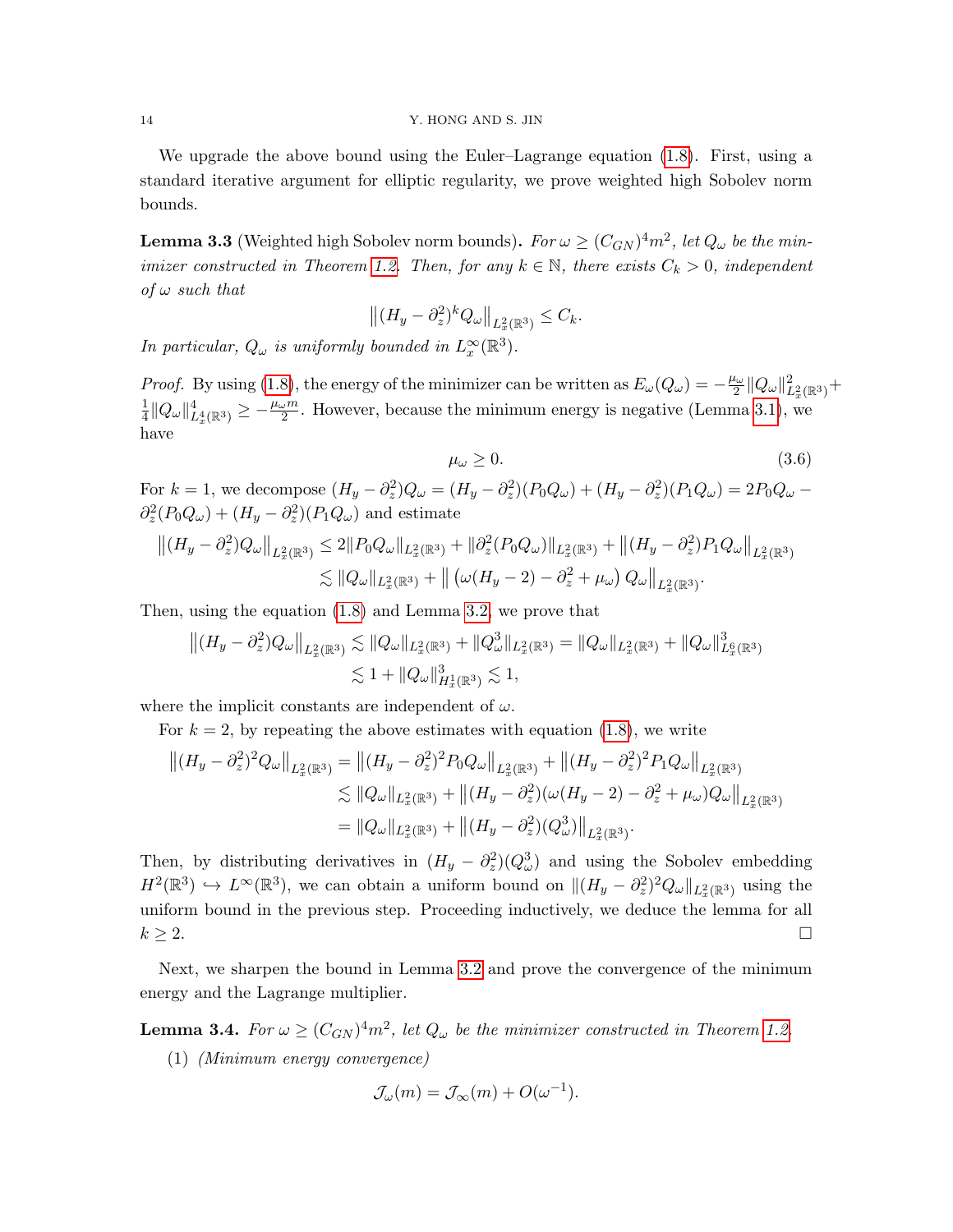(2) (Vanishing higher eigenstates)

$$
||P_1 Q_\omega||_{L^2_x(\mathbb{R}^3)} \lesssim ||Q_\omega||_{\dot{\Sigma}_y} \lesssim \frac{1}{\omega} \quad \text{and} \quad ||\partial_z (P_1 Q_\omega)||_{L^2_x(\mathbb{R}^3)} \lesssim \frac{1}{\sqrt{\omega}}.
$$

(3) (Lagrange multiplier convergence)

$$
\mu_{\omega} = \mu_{\infty} + O(\omega^{-1}).
$$

Proof. First, we show that

<span id="page-14-0"></span>
$$
||P_1 Q_\omega||_{L^2_x(\mathbb{R}^3)} \lesssim ||Q_\omega||_{\dot{\Sigma}_y} \lesssim \frac{1}{\omega}.
$$
\n(3.7)

Because  $\Lambda_1 > 2$  and  $\mu_\omega \geq 0$  (see [\(3.6\)](#page-13-2)), we have

$$
||P_1 Q_\omega||_{L_x^2(\mathbb{R}^3)} \lesssim ||(H_y - 2)P_1 Q_\omega||_{L_x^2(\mathbb{R}^3)} = ||(H_y - 2)Q_\omega||_{L_x^2(\mathbb{R}^3)}
$$
  

$$
\leq \frac{1}{\omega} ||(\omega(H_y - 2) - \partial_z^2 + \mu_\omega)Q_\omega||_{L_x^2(\mathbb{R}^3)} = \frac{1}{\omega} ||Q_\omega^3||_{L_x^2(\mathbb{R}^3)}
$$

where equation  $(1.8)$  is used in the last step. Then, by Lemma [3.3,](#page-13-1) we obtain the desired bound [\(3.7\)](#page-14-0).

For the remainder of the proof, we compare the energies of the two minimizers  $Q_{\omega}(x)$ and  $Q_{\infty}(z)$ . For the 1d energy, we consider the  $\Phi_0(y)$ -directional component of  $Q_{\omega}$ , that is,  $Q_{\omega,\parallel}(z) = \langle Q_{\omega}(\cdot, z), \Phi_0 \rangle_{L_y^2(\mathbb{R}^2)}$ . Note that by [\(3.7\)](#page-14-0), its mass  $m_{\omega} = ||Q_{\omega,\parallel}||_{L_z^2(\mathbb{R})}^2$  satisfies  $m_{\omega} = m + O(\frac{1}{\omega^2})$ . Moreover, by Lemmas [3.3](#page-13-1) and [\(3.7\)](#page-14-0), we have

$$
\|Q_{\omega}\|_{L_x^4(\mathbb{R}^3)}^4 - \|P_0 Q_{\omega}\|_{L_x^4(\mathbb{R}^3)}^4 \lesssim \int_{\mathbb{R}^3} \left(Q_{\omega}^3 + |P_0 Q_{\omega}|^3\right) |P_1 Q_{\omega}| dx \lesssim \|P_1 Q_{\omega}\|_{L_x^2(\mathbb{R}^3)} \lesssim \frac{1}{\omega}.
$$

Hence, the admissible function  $\sqrt{\frac{m}{m_\omega}} Q_{\omega, \parallel}$  for the problem  $\mathcal{J}_{\infty}(m)$  satisfies

$$
E_{\infty}(Q_{\infty}) \leq E_{\infty}(\sqrt{\frac{m}{m_{\omega}}}Q_{\omega,\parallel}) = E_{\infty}(Q_{\omega,\parallel}) + O(\omega^{-2})
$$
  
=  $\frac{1}{2} ||\partial_z(P_0Q_{\omega})||_{L_x^2(\mathbb{R}^3)}^2 - \frac{1}{4} ||P_0Q_{\omega}||_{L_x^4(\mathbb{R}^3)}^4 + O(\omega^{-2})$   
=  $E_{\omega}(Q_{\omega}) - \frac{\omega}{2} ||Q_{\omega}||_{\Sigma_y}^2 - \frac{1}{2} ||\partial_z(P_1Q_{\omega})||_{L_x^2(\mathbb{R}^3)}^2 + O(\omega^{-1}).$ 

Since  $E_{\omega}(Q_{\omega}) \leq E_{\infty}(Q_{\infty})$ , it follows that

<span id="page-14-1"></span>
$$
\omega \|Q_{\omega}\|_{\dot{\Sigma}_y}^2 + \|\partial_z (P_1 Q_{\omega})\|_{L_x^2(\mathbb{R}^3)}^2 \lesssim \frac{1}{\omega}.
$$
\n(3.8)

Then, inserting this back, we obtain the minimum energy convergence  $\mathcal{J}_{\omega}(m) = \mathcal{J}_{\infty}(m) +$  $O(\omega^{-1}).$ 

<span id="page-14-2"></span>
$$
E_{\omega}(Q_{\omega}) \le E_{\infty}(Q_{\infty}) \le E_{\infty}(\sqrt{\frac{m}{m_{\omega}}}Q_{\omega,\parallel}) = E_{\omega}(Q_{\omega}) + O(\omega^{-1}). \tag{3.9}
$$

It remains to show the convergence of the Lagrange multiplier. To estimate the difference between  $\mu_{\omega}$  and  $\mu_{\infty}$ , we express the energies of the two minimizers using the Pohozaev-type identities. Here, the trick is to take the inner product with  $z\partial_zQ_\omega$  rather than the usual

,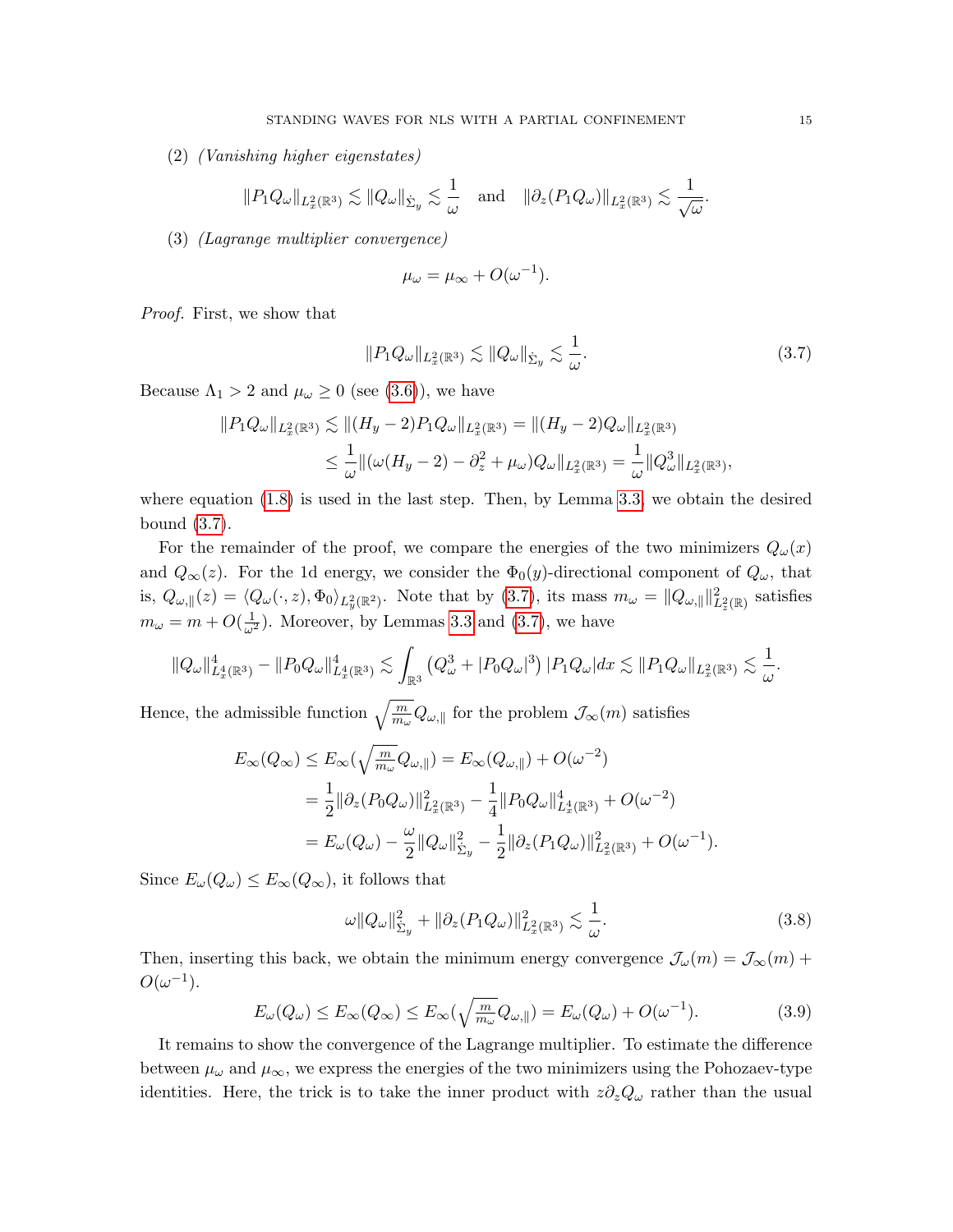choice  $x \cdot \nabla_x Q_\omega$  because the z-direction is dominant in the limit. Specifically, by multiplying the elliptic equation [\(1.8\)](#page-3-3) by  $Q_{\omega}$  and  $z\partial_z Q_{\omega}$  and integrating over  $\mathbb{R}^3_x$ , we have

$$
0 = \langle \omega (H_y - 2)Q_\omega - \partial_z^2 Q_\omega - Q_\omega^3 + \mu_\omega Q_\omega, Q_\omega \rangle_{L_x^2(\mathbb{R}^3)}
$$
  
= 
$$
\omega ||Q_\omega||_{\Sigma_y}^2 + ||\partial_z Q_\omega||_{L_x^2(\mathbb{R}^3)}^2 - ||Q_\omega||_{L_x^4(\mathbb{R}^3)}^4 + \mu_\omega m
$$

and

$$
0 = \langle \omega (H_y - 2)Q_\omega - \partial_z^2 Q_\omega - Q_\omega^3 + \mu_\omega Q_\omega, z \partial_z Q_\omega \rangle_{L_x^2(\mathbb{R}^3)}
$$
  
= 
$$
\int_{\mathbb{R}^3} \frac{\omega z}{2} \partial_z (\sqrt{H_y - 2}Q_\omega)^2 - \frac{z}{2} \partial_z (\partial_z Q_\omega)^2 - \frac{z}{4} \partial_z (Q_\omega^4) + \frac{\mu_\omega z}{2} \partial_z (Q_\omega)^2 dx
$$
  
= 
$$
-\frac{\omega}{2} ||Q_\omega||_{\Sigma_y}^2 + \frac{1}{2} ||\partial_z Q_\omega||_{L_x^2(\mathbb{R}^3)}^2 + \frac{1}{4} ||Q_\omega||_{L_x^4(\mathbb{R}^3)}^4 - \frac{\mu_\omega}{2} m.
$$

Solving the above system of equations for  $\|\partial_z Q_\omega\|_{L_x^2(\mathbb{R}^3)}^2$  and  $\|Q_\omega\|_{L_x^4(\mathbb{R}^3)}^4$  and substituting them into the energy, we obtain

$$
\mathcal{J}_{\omega}(m) = E_{\omega}(Q_{\omega}) = -\frac{\mu_{\omega}m}{6} - \frac{\omega}{6} \|Q_{\omega}\|_{\dot{\Sigma}_{y}}^{2} = -\frac{\mu_{\omega}m}{6} + O(\omega^{-1}),
$$

where [\(3.8\)](#page-14-1) is used in the last step. Similarly, we can express the energy level  $E_{\infty}(Q_{\infty})$  in terms of the mass m and a Lagrange multiplier  $\mu_{\infty}$ , that is,

$$
\mathcal{J}_{\infty}(m) = E_{\infty}(Q_{\omega}) = -\frac{\mu_{\infty}m}{6}.
$$

Thus, it follows from the minimum energy convergence that  $\mu_{\omega} = \mu_{\infty} + O(\omega^{-1})$ .

## <span id="page-15-0"></span>4. Dimension reduction to the 1d ground state: Proof of Theorem [1.4](#page-4-1)

In this section, we prove the convergence from the 3d to 1d energy minimizers. For the proof, a key ingredient is the non-degeneracy estimate of the 1d linearized operator:

<span id="page-15-2"></span>
$$
\mathcal{L}_{\infty} = -\partial_z^2 + \mu_{\infty} - \frac{3}{2\pi} Q_{\infty}^2.
$$
\n(4.1)

<span id="page-15-1"></span>**Lemma 4.1** (Non-degeneracy estimate [\[21,](#page-25-9) [31\]](#page-25-14)). The linearized operator  $\mathcal{L}_{\infty}$  satisfies  $\|\mathcal{L}_{\infty}\varphi\|_{H^{-1}_z(\mathbb{R})} \gtrsim \|\varphi\|_{H^1_z(\mathbb{R})}$  for all even  $\varphi \in H^1_z(\mathbb{R})$ .

*Proof.* If there exists an even function  $\varphi_n \in H^1_{z}(\mathbb{R})$  such that

$$
\|\varphi_n\|_{H^1_z(\mathbb{R})}=1 \text{ and } \lim_{n\to\infty}\|\mathcal{L}_{\infty}\varphi_n\|_{H^{-1}_z(\mathbb{R})}=0,
$$

Then, we may assume that  $\varphi_n \rightharpoonup \varphi_\infty$  in  $H^1(\mathbb{R}^3)$  and  $\varphi_n \rightharpoonup \varphi_\infty$  in  $L^2_{loc}(\mathbb{R})$  as  $n \to \infty$ . Because  $\lim_{n\to\infty} ||\mathcal{L}_{\infty}\varphi_n||_{H_{x}^{-1}(\mathbb{R})} = 0$ , we see that for  $\psi \in C_0^{\infty}(\mathbb{R})$ ,

$$
\lim_{n\to\infty}\langle\mathcal{L}_{\infty}\varphi_n,\psi\rangle_{L^2_{z}(\mathbb{R})}=\langle\mathcal{L}_{\infty}\varphi_{\infty},\psi\rangle_{L^2_{z}(\mathbb{R})}=0,
$$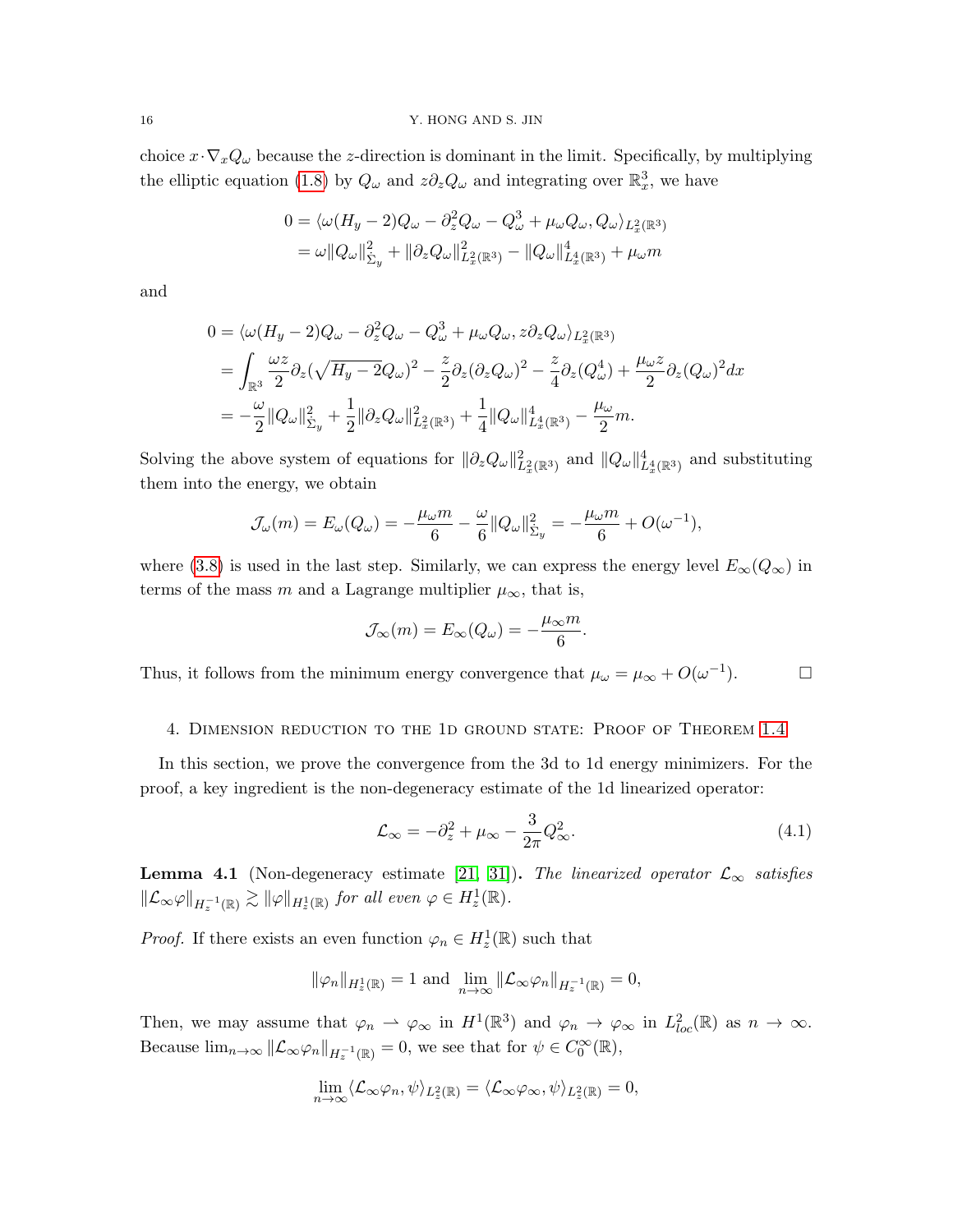which implies that  $\mathcal{L}_{\infty}\varphi_{\infty}=0$ . Moreover, by the exponential decay property of  $Q_{\infty}$ , we see that

$$
0 = \lim_{n \to \infty} \langle \mathcal{L}_{\infty} \varphi_n, \varphi_n \rangle_{L_z^2(\mathbb{R})} = \lim_{n \to \infty} \int_{\mathbb{R}} (\partial_z \varphi_n)^2 + \mu_{\infty} \varphi_n^2 - Q_{\infty}^2 \varphi_n^2 dz
$$
  
= 
$$
\lim_{n \to \infty} \int_{\mathbb{R}} (\partial_z \varphi_n)^2 + \mu_{\infty} \varphi_n^2 dz - \int_{\mathbb{R}} Q_{\infty} \varphi_{\infty}^2 dz.
$$

Hence, we deduce that an even function  $\varphi_{\infty} \neq 0$  satisfies  $\mathcal{L}_{\infty} \varphi_{\infty} = 0$ , which contradicts the results in [\[21,](#page-25-9) [31\]](#page-25-14).

Proof of Theorem [1.4.](#page-4-1) By Lemma [3.4,](#page-13-0) it suffices to show that

<span id="page-16-0"></span>
$$
||Q_{\omega,\parallel}(z) - Q_{\infty}(z)||_{H_z^1(\mathbb{R})} \lesssim \frac{1}{\omega}.
$$
\n(4.2)

It has been shown in the proof of Lemma [3.4](#page-13-0) that  $\{\sqrt{\frac{m}{m_{\omega}}}Q_{\omega,\parallel}\}_{{\omega}\ge{\omega}_0}$ , where  $Q_{\omega,\parallel}(z)$  $\langle Q_\omega(\cdot, z), \Phi_0 \rangle_{L^2_y(\mathbb{R}^2)}$  is a minimizing sequence for the variational problem  $\mathcal{J}_{\infty}(m)$  (see [\(3.9\)](#page-14-2)). Then, by the well-known variational property of  $\mathcal{J}_{\infty}(m)$  [\[23\]](#page-25-15) and the uniqueness of the minimizer  $Q_{\infty}$  [\[21\]](#page-25-9), it follows that  $Q_{\omega,\parallel} \to Q_{\infty}$  in  $H_z^1(\mathbb{R})$ .

For the rate of convergence in [\(4.2\)](#page-16-0), using the Euler–Lagrange equation [\(1.8\)](#page-3-3), we write the equation for  $Q_{\omega,\parallel}$  as

$$
(-\partial_z^2 + \mu_\omega)Q_{\omega,\parallel} = \langle Q_\omega(\cdot,z)^3, \Phi_0(\cdot)\rangle_{L_y^2(\mathbb{R}^2)}.
$$

Then, the difference  $r_{\omega,\parallel} = Q_{\omega,\parallel} - Q_{\infty}$  satisfies

<span id="page-16-1"></span>
$$
\mathcal{L}_{\infty} r_{\omega, \parallel} = (\mu_{\infty} - \mu_{\omega}) Q_{\omega, \parallel} + \frac{1}{2\pi} \left\{ Q_{\omega, \parallel}^3 - Q_{\infty}^3 - 3Q_{\infty}^2 r_{\omega, \parallel} \right\} \n+ \left\{ \langle Q_{\omega}(\cdot, z)^3, \Phi_0 \rangle_{L_y^2(\mathbb{R}^2)} - \frac{1}{2\pi} Q_{\omega, \parallel}^3 \right\},
$$
\n(4.3)

where  $\mathcal{L}_{\infty} = -\partial_z^2 + \mu_{\infty} - \frac{3}{2\pi} Q_{\infty}^2$ . On the right-hand side of [\(4.3\)](#page-16-1), from Lemma [3.4,](#page-13-0) we have that  $\|(\mu_\infty - \mu_\omega)Q_{\omega,\parallel}\|_{L^2_x(\mathbb{R}^3)} \leq |\mu_\infty - \mu_\omega|\|Q_{\omega,\parallel}\|_{L^2_x(\mathbb{R}^3)} \lesssim \frac{1}{\omega}$  $\frac{1}{\omega}$ . By the convergence  $r_{\omega,\parallel} \to 0$ and the uniform bound (Lemma [3.3\)](#page-13-1), we have

$$
||Q^3_{\omega,||} - Q^3_{\infty} - 3Q^2_{\infty}r_{\omega,||}||_{L_z^2(\mathbb{R})} = ||3Q_{\infty}r_{\omega,||}^2 + r_{\omega,||}^3||_{L_z^2(\mathbb{R})} = o_{\omega}(1)||r_{\omega,||}||_{H_z^1(\mathbb{R})}.
$$

Moreover, using  $\frac{1}{2\pi}Q_{\omega,\parallel}^3 = \langle (Q_{\omega,\parallel}(z)\Phi_0(y))^3, \Phi_0(y) \rangle_{L_y^2(\mathbb{R}^2)} = \langle (P_0Q_{\omega}(\cdot,z))^3, \Phi_0 \rangle_{L_y^2(\mathbb{R}^2)}$  (see  $(3.1)$ , we obtain

$$
\begin{split} \left\langle Q_{\omega}^{3},\Phi_{0}\right\rangle_{L_{y}^{2}(\mathbb{R}^{2})} &- \frac{1}{2\pi}Q_{\omega,\parallel}^{3}=\left\langle Q_{\omega}^{3}-(P_{0}Q_{\omega})^{3},\Phi_{0}\right\rangle_{L_{y}^{2}(\mathbb{R}^{2})} \\ &=\left\langle 3(P_{0}Q_{\omega})^{2}(P_{1}Q_{\omega})+3(P_{0}Q_{\omega})(P_{1}Q_{\omega})^{2}+(P_{1}Q_{\omega})^{3},\Phi_{0}\right\rangle_{L_{y}^{2}(\mathbb{R}^{2})}. \end{split}
$$

Then, Lemma [3.4](#page-13-0) with the uniform bound (Lemma [3.3\)](#page-13-1) yields

$$
\left\| \langle Q_{\omega}(\cdot,z)^3,\Phi_0 \rangle_{L_y^2(\mathbb{R}^2)} - \frac{1}{2\pi} Q_{\omega,\parallel}^3 \right\|_{L_z^2(\mathbb{R})} \lesssim \|P_1 Q_{\omega}\|_{L_x^2(\mathbb{R}^3)} \lesssim \frac{1}{\omega}.
$$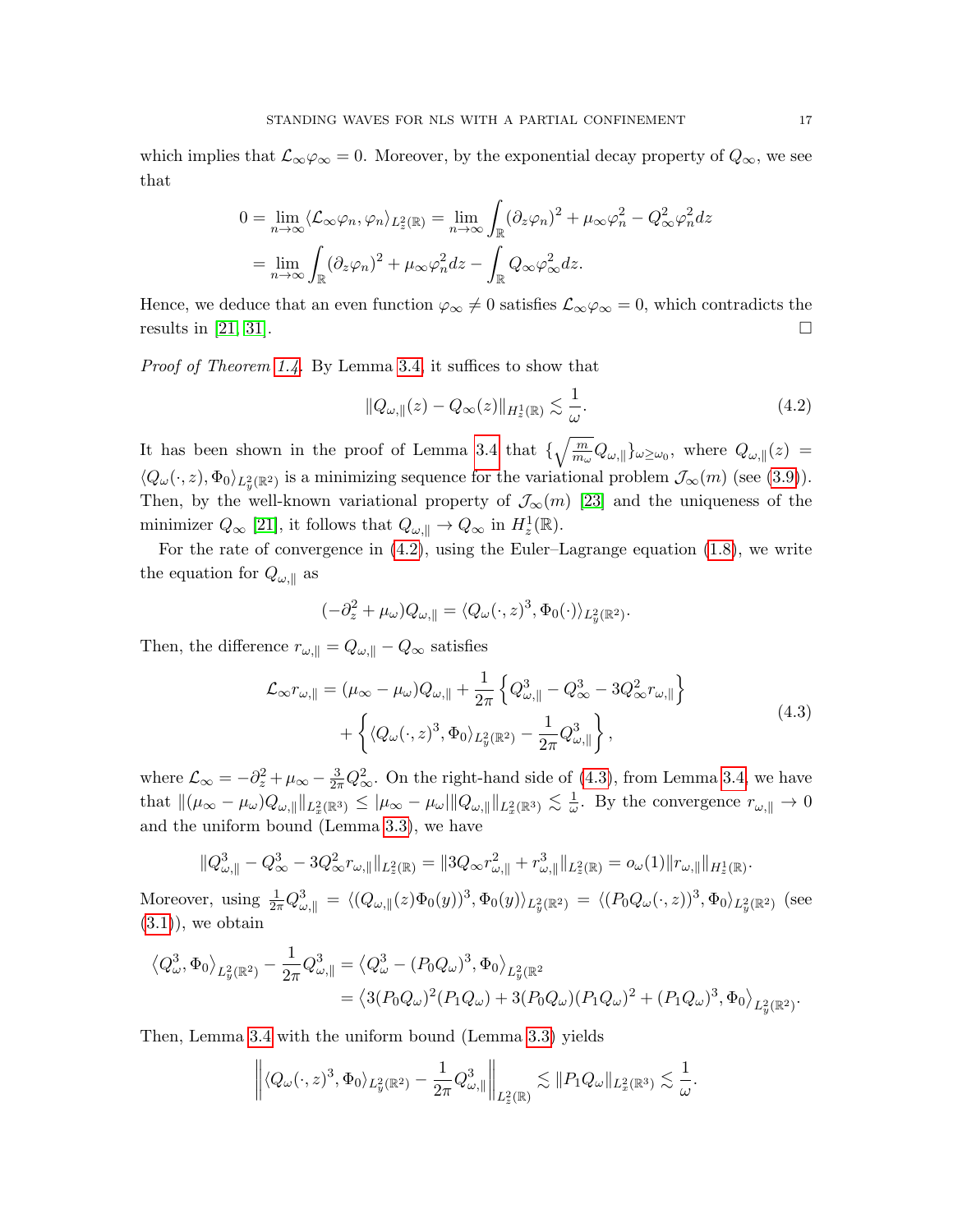## 18 Y. HONG AND S. JIN

Putting it all together, we obtain  $\|\mathcal{L}_{\infty}r_{\omega,\parallel}\|_{L^2_{z}(\mathbb{R})} \leq \frac{1}{\omega}$  $\frac{1}{\omega}$ . Finally, by applying the non-degeneracy estimate for the linearized operator (Lemma [4.1\)](#page-15-1), we complete the proof.  $\Box$ 

<span id="page-17-0"></span>Remark 4.2 (Weighted high Sobolev norm convergence). By interpolating the  $L_x^2(\mathbb{R}^3)$  convergence in Theorem [1.4](#page-4-1) and the bound in Lemma [3.3](#page-13-1) using Lemma [2.1,](#page-7-1) we obtain the convergence in the high Sobolev norms:

$$
\begin{aligned} &\left\| (H_y - \partial_z^2)^k (Q_\omega(x) - Q_\infty(z) \Phi_0(y)) \right\|_{L_x^2(\mathbb{R}^3)} \\ &\leq \| Q_\omega(x) - Q_\infty(z) \Phi_0(y) \|_{L_x^2(\mathbb{R}^3)}^{1-\eta} \left\| (H_y - \partial_z^2)^{\frac{k}{\eta}} (Q_\omega(x) - Q_\infty(z) \Phi_0(y)) \right\|_{L_x^2(\mathbb{R}^3)}^{\eta} \\ &\leq C_{k,\eta} \omega^{-(1-\eta)} \to 0. \end{aligned}
$$

<span id="page-17-2"></span>5. Linearized operator and uniqueness of a minimizer: Proof of Theorem [1.7](#page-4-2)

In this section, we study the linearized operator at an energy minimizer of the variational problem  $\mathcal{J}_{\omega}(m)$ . Then, exploiting its coercivity, we establish the uniqueness of the minimizer, which is the main result of this study.

5.1. Linearized operator. Let  $Q_{\infty}$  be the unique radially symmetric positive ground state of the 1d minimization problem (see [\(1.10\)](#page-4-3)). It is well-known that  $Q_{\infty}$  is non-degenerate in the sense that the kernel of the 1d linearized operator (see [\(4.1\)](#page-15-2)) acting on  $L_z^2(\mathbb{R})$  with the domain  $H_z^2(\mathbb{R})$  is completely characterized by the translation invariance of equation [\(1.11\)](#page-4-0), that is,  $\text{Ker}(\mathcal{L}_{\infty}) = \text{span}\{\partial_z Q_{\infty}\}\$  (see [\[21,](#page-25-9) [31\]](#page-25-14)). Moreover, it is coercive in a restricted function space. Specifically, there exists  $C_L > 0$  such that

<span id="page-17-3"></span>
$$
\langle \mathcal{L}_{\infty} \phi, \phi \rangle_{L_z^2(\mathbb{R})} \ge C_L \| \phi \|_{L_z^2(\mathbb{R})}^2 \tag{5.1}
$$

for all radially symmetric  $\phi \in L_z^2(\mathbb{R})$ , such that  $\langle \phi, Q_\infty \rangle_{L_z^2(\mathbb{R})} = 0$  (see [\[31\]](#page-25-14)).

For a sufficiently large  $\omega \geq 1$ , let  $Q_{\omega}$  be an energy minimizer of the variational problem  $\mathcal{J}_{\omega}(m)$  obtained in Theorem [1.2](#page-3-6) and consider the 3d linearized operator

$$
\mathcal{L}_{\omega} = \omega (H_y - 2) - \partial_z^2 + \mu_{\omega} - 3Q_{\omega}^2 \tag{5.2}
$$

acting on  $L_x^2(\mathbb{R}^3)$  with the domain  $\{u \in H_x^2(\mathbb{R}^3) : |y|^2 u \in L_x^2(\mathbb{R}^3)\}\$ . From the dimension reduction limit (Theorem [1.4\)](#page-4-1), it is expected that the operator  $\mathcal{L}_{\omega}$  satisfies properties similar to those of the 1d operator  $\mathcal{L}_{\infty}$ .

First, we show that the 3d linearized operator has analogous coercivity.

<span id="page-17-1"></span>**Proposition 5.1** (Coercivity of the linearized operator  $\mathcal{L}_{\omega}$ ). Let  $C_L > 0$  be the constant given in [\(5.1\)](#page-17-3). Then, for a sufficiently large  $\omega \geq 1$ , we have

$$
\langle \mathcal{L}_{\omega}\varphi, \varphi \rangle_{L_x^2(\mathbb{R}^3)} \ge \frac{C_L}{4} \|P_0\varphi\|_{H_x^1(\mathbb{R}^3)}^2 + \frac{\omega(\Lambda_1 - 2)}{2} \|P_1\varphi\|_{L_x^2(\mathbb{R}^3)}^2
$$

for all  $\varphi \in \Sigma$  such that  $\varphi(x) = \varphi(|y|, |z|)$  and  $\langle Q_{\omega}, \varphi \rangle_{L_x^2(\mathbb{R}^3)} = 0$ .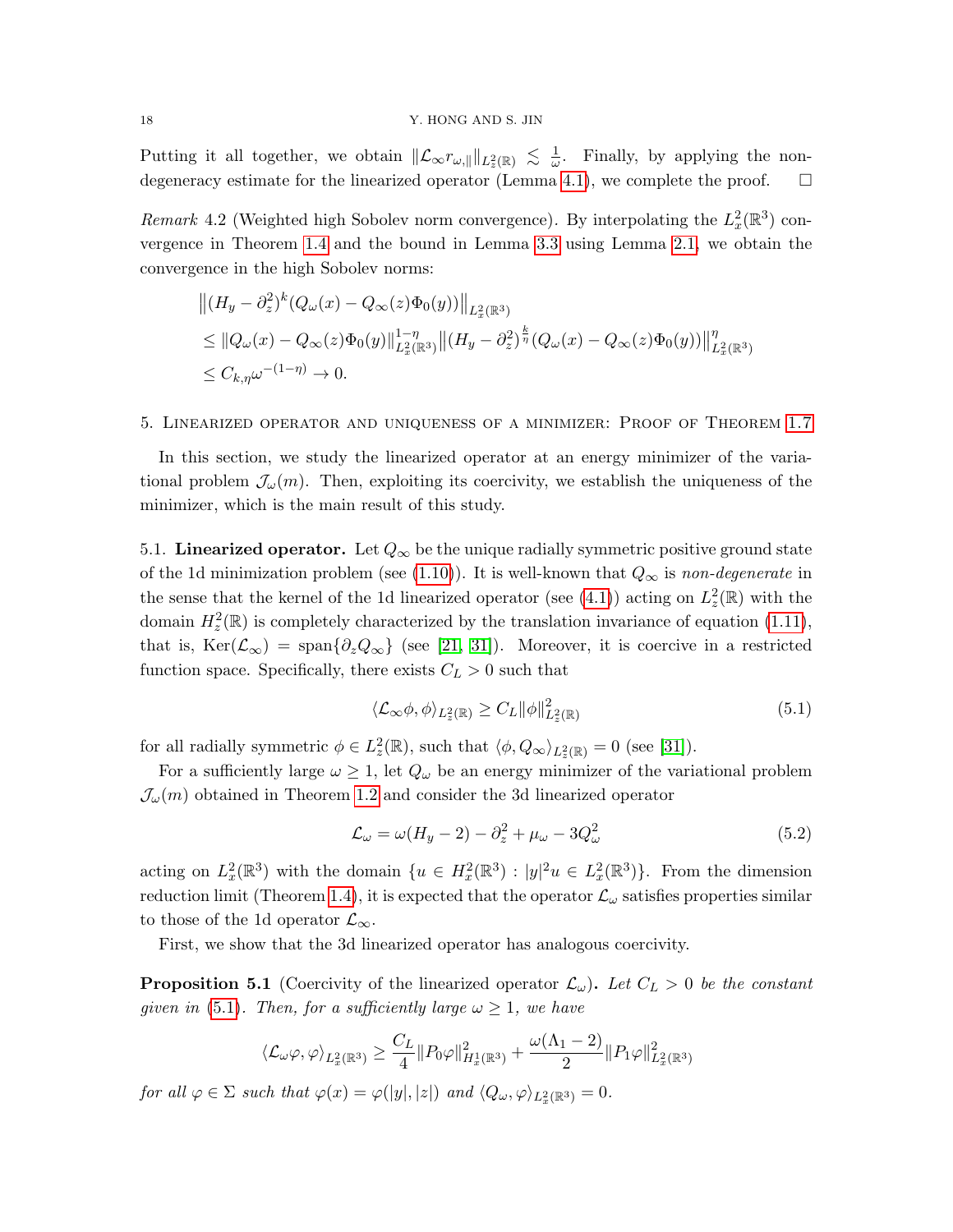*Proof.* Suppose that  $\varphi$  satisfies the assumptions of the proposition. Then, because  $\mu_{\omega} \to$  $\mu_{\infty}, Q_{\omega} \to Q_{\infty}(z)\Phi_0(y)$  in  $L_x^{\infty}(\mathbb{R}^3)$  and  $\langle (H_y - 2)\varphi, \varphi \rangle_{L_x^2(\mathbb{R}^3)} \geq (\Lambda_1 - 2) ||P_1\varphi||^2_{L_x^2(\mathbb{R}^3)}$ , it suffices to show that

$$
\langle \tilde{\mathcal{L}}_\infty \varphi, \varphi \rangle_{L^2_x(\mathbb{R}^3)} \geq \frac{C_L}{3} \|P_0 \varphi\|_{H^1_x(\mathbb{R}^3)}^2 - \frac{\omega(\Lambda_1 - 2)}{2} \|P_1 \varphi\|_{L^2_x(\mathbb{R}^3)}^2,
$$

where

$$
\tilde{\mathcal{L}}_{\infty} = -\partial_z^2 + \mu_{\infty} - 3(Q_{\infty}(z)\Phi_0(y))^2
$$

is an auxiliary 3d linear operator on  $L_x^2(\mathbb{R}^3)$ .

By decomposing  $\varphi = P_0 \varphi + P_1 \varphi$ , where  $P_0 \varphi = \varphi_{\parallel}(z) \Phi_0(y)$  and  $\varphi_{\parallel}(z) = \langle \varphi(\cdot, z), \Phi_0 \rangle_{L_y^2(\mathbb{R}^2)}$ , we write

$$
\langle \tilde{\mathcal{L}}_{\infty} \varphi, \varphi \rangle_{L_x^2(\mathbb{R}^3)} \geq \langle \tilde{\mathcal{L}}_{\infty} (\varphi_{\parallel}(z) \Phi_0(y)), \varphi_{\parallel}(z) \Phi_0(y) \rangle_{L_x^2(\mathbb{R}^3)} - 6 \langle (Q_{\infty} \Phi_0)^2 P_0 \varphi, P_1 \varphi \rangle_{L_x^2(\mathbb{R}^3)} - 3 \langle (Q_{\infty} \Phi_0)^2 P_1 \varphi, P_1 \varphi \rangle_{L_x^2(\mathbb{R}^3)},
$$

where the cross term  $\langle (-\partial_z^2 + \mu_\infty) P_0 \varphi, P_1 \varphi \rangle_{L_x^2(\mathbb{R}^3)}$  is canceled, and the non-negative term  $\langle (-\partial_z^2 + \mu_\infty) P_1 \varphi, P_1 \varphi \rangle_{L_x^2(\mathbb{R}^3)}$  is dropped. Then, by the Hölder and the Cauchy-Schwarz inequalities, we can show that

$$
\left|6\langle (Q_{\infty}\Phi_0)^2 P_0\varphi, P_1\varphi \rangle_{L_x^2(\mathbb{R}^3)} + 3\langle (Q_{\infty}\Phi_0)^2 P_1\varphi, P_1\varphi \rangle_{L_x^2(\mathbb{R}^3)}\right|
$$
  

$$
\leq o_{\omega}(1) \|P_0\varphi\|_{L_x^2(\mathbb{R}^3)}^2 + \frac{(\Lambda_1 - 2)\omega}{4} \|P_1\varphi\|_{L_x^2(\mathbb{R}^3)}^2
$$

because  $Q_{\infty}$  is bounded. We also note that integrating out the yvariable

$$
\langle \tilde{\mathcal{L}}_{\infty}(\varphi_{\parallel}(z)\Phi_{0}(y)), \varphi_{\parallel}(z)\Phi_{0}(y)\rangle_{L_{x}^{2}(\mathbb{R}^{3})} = \langle \mathcal{L}_{\infty}\varphi_{\parallel}, \varphi_{\parallel}\rangle_{L_{z}^{2}(\mathbb{R})},
$$

where  $\mathcal{L}_{\infty}$  is the 1d linearized operator (see [\(4.1\)](#page-15-2)). Therefore, the proof of the proposition can be further reduced to show the lower bound:

<span id="page-18-0"></span>
$$
\langle \mathcal{L}_{\infty} \varphi_{\parallel}, \varphi_{\parallel} \rangle_{L_z^2(\mathbb{R})} \ge \frac{C_L}{2} \|\varphi_{\parallel}\|_{H_z^1(\mathbb{R})}^2 - \|P_1 \varphi\|_{L_x^2(\mathbb{R}^3)}^2.
$$
\n(5.3)

We show [\(5.3\)](#page-18-0) using the coercivity [\(5.1\)](#page-17-3) of the 1d linearized operator  $\mathcal{L}_{\infty}$ . To do so, we denote the component of  $\varphi_{\parallel}$  orthogonal to  $Q_{\infty}$  by

$$
\tilde{\varphi}_{\parallel} = \varphi_{\parallel} - \frac{\langle \varphi_{\parallel}, Q_{\infty} \rangle_{L_z^2(\mathbb{R})}}{\|Q_{\infty}\|_{L_z^2(\mathbb{R})}^2} Q_{\infty}.
$$

We observe that under the orthogonality condition  $\langle \varphi, Q_{\omega} \rangle_{L_x^2(\mathbb{R}^3)} = 0$  and the convergence  $Q_{\omega} \to Q_{\infty}(z) \Phi_0(y)$  in  $H_x^1(\mathbb{R}^3)$ ,  $\varphi_{\parallel}$  is almost orthogonal to  $Q_{\infty}$  as follows:

$$
\langle \varphi_{\parallel}, Q_{\infty} \rangle_{L_z^2(\mathbb{R})} = \langle \varphi_{\parallel}(z) \Phi_0(y), Q_{\infty}(z) \Phi_0(y) \rangle_{L_x^2(\mathbb{R}^3)} = \langle \varphi, Q_{\infty}(z) \Phi_0(y) \rangle_{L_x^2(\mathbb{R}^3)}
$$
  
=  $\langle \varphi, Q_{\omega} \rangle_{L_x^2(\mathbb{R}^3)} + \langle \varphi, Q_{\infty}(z) \Phi_0(y) - Q_{\omega} \rangle_{L_x^2(\mathbb{R}^3)}$   
=  $o_{\omega}(1) ||\varphi||_{L_x^2(\mathbb{R}^3)}$ .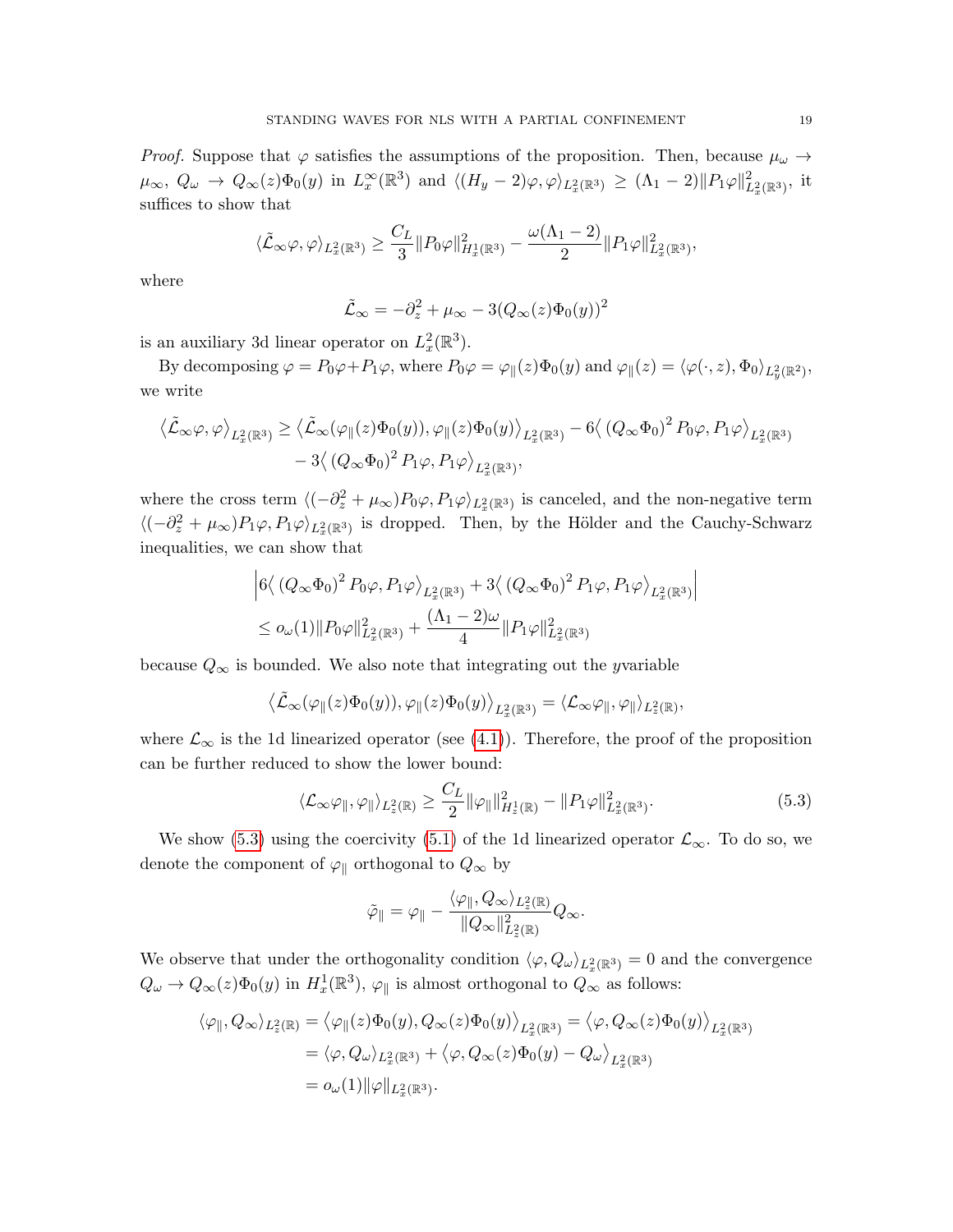Consequently,  $\varphi_{\parallel} = \tilde{\varphi}_{\parallel} + o_{\omega}(1) \|\varphi\|_{L_x^2(\mathbb{R}^3)} Q_{\infty}$ . Hence, by the Hölder and the Cauchy-Schwarz inequalities, the core part is extracted as

$$
\langle \mathcal{L}_{\infty} \varphi_{\parallel}, \varphi_{\parallel} \rangle_{L_z^2(\mathbb{R})} = \langle \mathcal{L}_{\infty} \tilde{\varphi}_{\parallel}, \tilde{\varphi}_{\parallel} \rangle_{L_z^2(\mathbb{R})} + o_{\omega}(1) \|\varphi\|_{L_x^2(\mathbb{R}^3)} \langle \mathcal{L}_{\infty} Q_{\infty}, \tilde{\varphi}_{\parallel} \rangle_{L_z^2(\mathbb{R})} + o_{\omega}(1) \|\varphi\|_{L_x^2(\mathbb{R}^3)}^2 \langle \mathcal{L}_{\infty} Q_{\infty}, Q_{\infty} \rangle_{L_z^2(\mathbb{R})} \geq \langle \mathcal{L}_{\infty} \tilde{\varphi}_{\parallel}, \tilde{\varphi}_{\parallel} \rangle_{L_z^2(\mathbb{R})} + o_{\omega}(1) \|\varphi\|_{L_x^2(\mathbb{R}^3)}^2.
$$

Then, it follows from the coercivity of  $\mathcal{L}_{\infty}$  (see [\(5.1\)](#page-17-3)) that

$$
\langle \mathcal{L}_{\infty} \varphi_{\parallel}, \varphi_{\parallel} \rangle_{L_z^2(\mathbb{R})} \geq C_L \|\tilde{\varphi}_{\parallel}\|_{H_z^1(\mathbb{R})}^2 + o_{\omega}(1) \|\varphi\|_{L_x^2(\mathbb{R}^3)}^2.
$$

Thus, using  $\|\tilde{\varphi}_{\parallel}\|_{H_z^1(\mathbb{R})}^2 \ge \|\varphi_{\parallel}\|_{H_z^1(\mathbb{R})}^2 + o_{\omega}(1)\|\varphi\|_{L_x^2(\mathbb{R}^3)}^2$ , we prove [\(5.3\)](#page-18-0).

Next, we show the non-degeneracy of the energy minimizer  $Q_{\omega}$ . The non-degeneracy will not be used to prove the uniqueness of the minimizer; however, it is included for interest and potential future applications.

**Proposition 5.2** (Non-degeneracy of minimizers for large  $\omega$ ). For sufficiently large  $\omega > 0$ , the operator  $\mathcal{L}_{\omega}$  is non-degenerate; that is, its kernel is given by

$$
\ker \mathcal{L}_{\omega} = \text{span}\{\partial_z Q_{\omega}\}.
$$

*Proof.* For contradiction, we assume that for some large  $\omega > 0$ , there exists  $\varphi_{\omega} \in \{u \in$  $H_x^2(\mathbb{R}^3): |y|^2u \in L_x^2(\mathbb{R}^3)$  such that  $\|\varphi_\omega\|_{L_x^2(\mathbb{R}^3)} = 1$ ,  $\langle \partial_z Q_\omega, \varphi_\omega \rangle_{L_x^2(\mathbb{R}^3)} = 0$ , and  $\mathcal{L}_\omega \varphi_\omega = 0$ . Then, we have

$$
3\int_{\mathbb{R}^3} Q_\omega^2 |\varphi_\omega|^2 dx = \langle \mathcal{L}_\omega \varphi_\omega, \varphi_\omega \rangle_{L_x^2(\mathbb{R}^3)} + 3 \langle Q_\omega^2 \varphi_\omega, \varphi_\omega \rangle_{L_x^2(\mathbb{R}^3)}
$$
  
=  $\omega ||\varphi_\omega||_{\Sigma_y}^2 + ||\partial_z \varphi_\omega||_{L_x^2(\mathbb{R}^3)}^2 + \mu_\omega ||\varphi_\omega||_{L_x^2(\mathbb{R}^3)}^2$   
 $\geq \mu_\omega = \mu_\infty + o_\omega(1),$ 

while, by the Sobolev inequality with Lemma [3.3,](#page-13-1)

$$
\begin{split} \int_{\mathbb{R}^3} Q_\omega^2 |\varphi_\omega|^2 dx &= \sum_{k=-\infty}^\infty \int_{T_k} Q_\omega^2 |\varphi_\omega|^2 dx \leq \sum_{k=-\infty}^\infty \|Q_\omega\|_{L_x^\infty(T_k)}^2 \|\varphi_\omega\|_{L_x^2(T_k)}^2 \\ &\lesssim \sum_{k=-\infty}^\infty \|Q_\omega\|_{H_x^2(T_k)}^2 \|\varphi_\omega\|_{L_x^2(T_k)}^2 \leq \sup_k \|\varphi_\omega\|_{L_x^2(T_k)}^2 \cdot \sum_{k=-\infty}^\infty \|Q_\omega\|_{H_x^2(T_k)}^2 \\ &= \sup_k \|\varphi_\omega\|_{L_x^2(T_k)}^2 \cdot \|Q_\omega\|_{H_x^2(\mathbb{R}^3)}^2 \lesssim \sup_k \|\varphi_\omega\|_{L_x^2(T_k)}^2, \end{split}
$$

where  $T_k = \mathbb{R}^2 \times [k, k+1), k \in \mathbb{Z}$  and the implicit constants are independent of  $\omega$ . Hence, by combining these two inequalities, we obtain

<span id="page-19-0"></span>
$$
\frac{\mu_{\infty}}{2} \leq \omega \|\varphi_{\omega}\|_{\Sigma_y}^2 + \|\partial_z \varphi_{\omega}\|_{L_x^2(\mathbb{R}^3)}^2 + \mu_{\omega} \|\varphi_{\omega}\|_{L_x^2(\mathbb{R}^3)}^2 \lesssim \sup_k \|\varphi_{\omega}\|_{L_x^2(T_k)}^2 \leq 1. \tag{5.4}
$$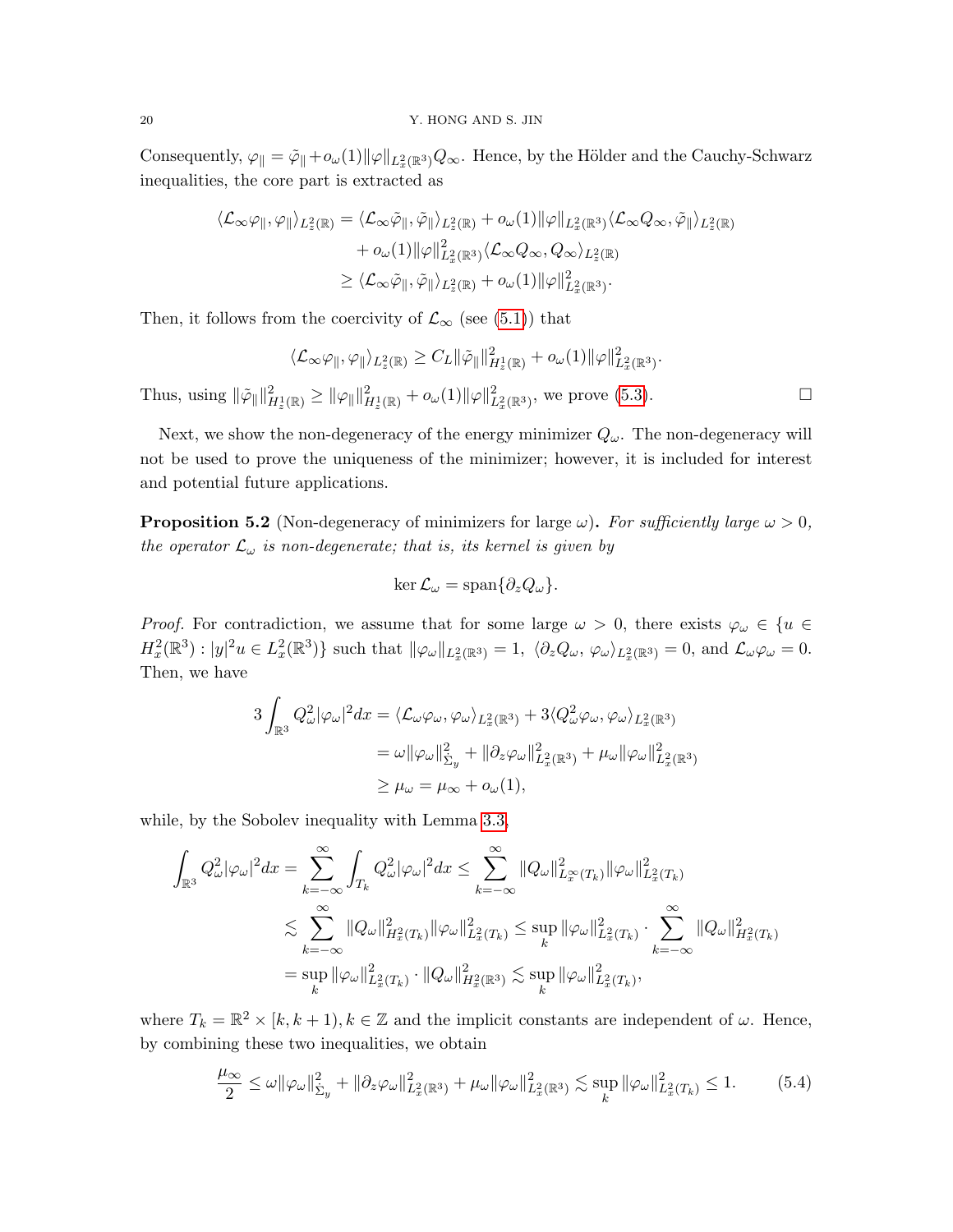Thus, by translating  $\varphi_{\omega}(y, z - k_{\omega})$  using suitable  $k_{\omega} \in \mathbb{Z}$  if necessary, but still denoting by  $\varphi_{\omega}$ , we may assume that

<span id="page-20-0"></span>
$$
\liminf_{\omega \to \infty} \|\varphi_{\omega}\|_{L_x^2(\mathbb{R}^2 \times [0,1))}^2 \ge \frac{\mu_{\infty}}{2}.
$$
\n(5.5)

On the other hand, by [\(5.4\)](#page-19-0), the sequence  $\{\varphi_{\omega}\}_{\omega}$  is bounded in  $\Sigma$  and thus passing to a subsequence,  $\varphi_{\omega} \to \varphi_{\infty} \neq 0$  in  $\Sigma$  as  $\omega \to \infty$ . Moreover, by [\(5.4\)](#page-19-0),  $||P_1\varphi_{\omega}||^2_{L^2_x(\mathbb{R}^3)} \lesssim$  $||P_1\varphi_\omega||_{\dot{\Sigma}_y}^2 = ||\varphi_\omega||_{\dot{\Sigma}_y}^2 \lesssim \frac{1}{\omega} \to 0$ , and consequently, by [\(5.5\)](#page-20-0),

$$
\varphi_{\omega, \|}(z) = \int_{\mathbb{R}^2} \varphi_{\omega}(y, z) \Phi_0(y) dy \to \varphi_{\infty, \|}(z) = \int_{\mathbb{R}^2} \varphi_{\infty}(y, z) \Phi_0(y) dy \neq 0
$$

in  $L_z^2(\mathbb{R})$ . Therefore, by collecting and using the dimension reduction limit (Theorem [1.4\)](#page-4-1), we get that for any  $g \in C_c^{\infty}(\mathbb{R})$ 

$$
0 = \langle \mathcal{L}_{\omega} \varphi_{\omega}, g(z) \Phi_0(y) \rangle_{L_x^2(\mathbb{R}^3)}
$$
  
=  $\langle (-\partial_z^2 + \mu_\infty - 3(Q_\infty(z)\Phi_0(y))^2) \varphi_{\omega, \|}(z) \Phi_0(y), g(z) \Phi_0(y) \rangle_{L_x^2(\mathbb{R}^3)} + o_\omega(1)$   
=  $\langle \mathcal{L}_{\infty} \varphi_{\infty, \|}, g \rangle_{L_z^2(\mathbb{R})} + o_\omega(1),$ 

in other words,  $\varphi_{\infty, \parallel} \in \text{Ker}(\mathcal{L}_{\infty})$ . However, since

$$
0 = \langle \varphi_{\omega}, \partial_z Q_{\omega} \rangle_{L_x^2(\mathbb{R}^3)} = \langle \varphi_{\infty, \|}(z) \Phi_0(y), \partial_z Q_{\infty}(z) \Phi_0(y) \rangle_{L_x^2(\mathbb{R}^3)} + o_{\omega}(1)
$$
  
=  $\langle \varphi_{\infty, \|}, \partial_z Q_{\infty} \rangle_{L_z^2(\mathbb{R})} + o_{\omega}(1),$ 

this contradicts the non-degeneracy of the minimizer  $Q_{\infty}$ .

5.2. Proof of Theorem [1.7.](#page-4-2) We now prove the uniqueness of the minimizer using the coercivity of its linearized operator (Proposition [5.1\)](#page-17-1). For contradiction, we assume that the variational problem  $\mathcal{J}_{\omega}(m)$  has two different minimizers  $Q_{\omega}(x) = Q_{\omega}(|y|, |z|)$  and  $\tilde{Q}_{\omega}(x) =$  $\tilde{Q}_{\omega}(y|,|z|)$ . We introduce the functional

$$
I_{\omega}(u) = E_{\omega}(u) + \frac{\mu_{\omega}}{2}M(u).
$$

Then, it is obvious that  $I_{\omega}(Q_{\omega}) = I_{\omega}(\tilde{Q}_{\omega})$ . We decompose

$$
\tilde{Q}_{\omega} = \sqrt{1 - \delta_{\omega}^2} Q_{\omega} + R_{\omega},
$$

where  $\langle Q_{\omega}, R_{\omega} \rangle_{L_x^2(\mathbb{R}^3)} = 0$ . Then, since  $m = ||\tilde{Q}_{\omega}||_{L_x^2(\mathbb{R}^3)}^2 = (1 - \delta_{\omega}^2)m + ||R_{\omega}||_{L_x^2(\mathbb{R}^3)}^2$  and  $||Q_{\omega} - \tilde{Q}_{\omega}||_{L_x^2(\mathbb{R}^3)}^2 = (1 - \sqrt{1 - \delta_{\omega}^2})^2 m + ||R_{\omega}||_{L_x^2(\mathbb{R}^3)}^2 = o_{\omega}(1)$ , we have

<span id="page-20-1"></span>
$$
\delta_{\omega} = \frac{1}{\sqrt{m}} \|R_{\omega}\|_{L_x^2(\mathbb{R}^3)} = o_{\omega}(1). \tag{5.6}
$$

$$
\Box
$$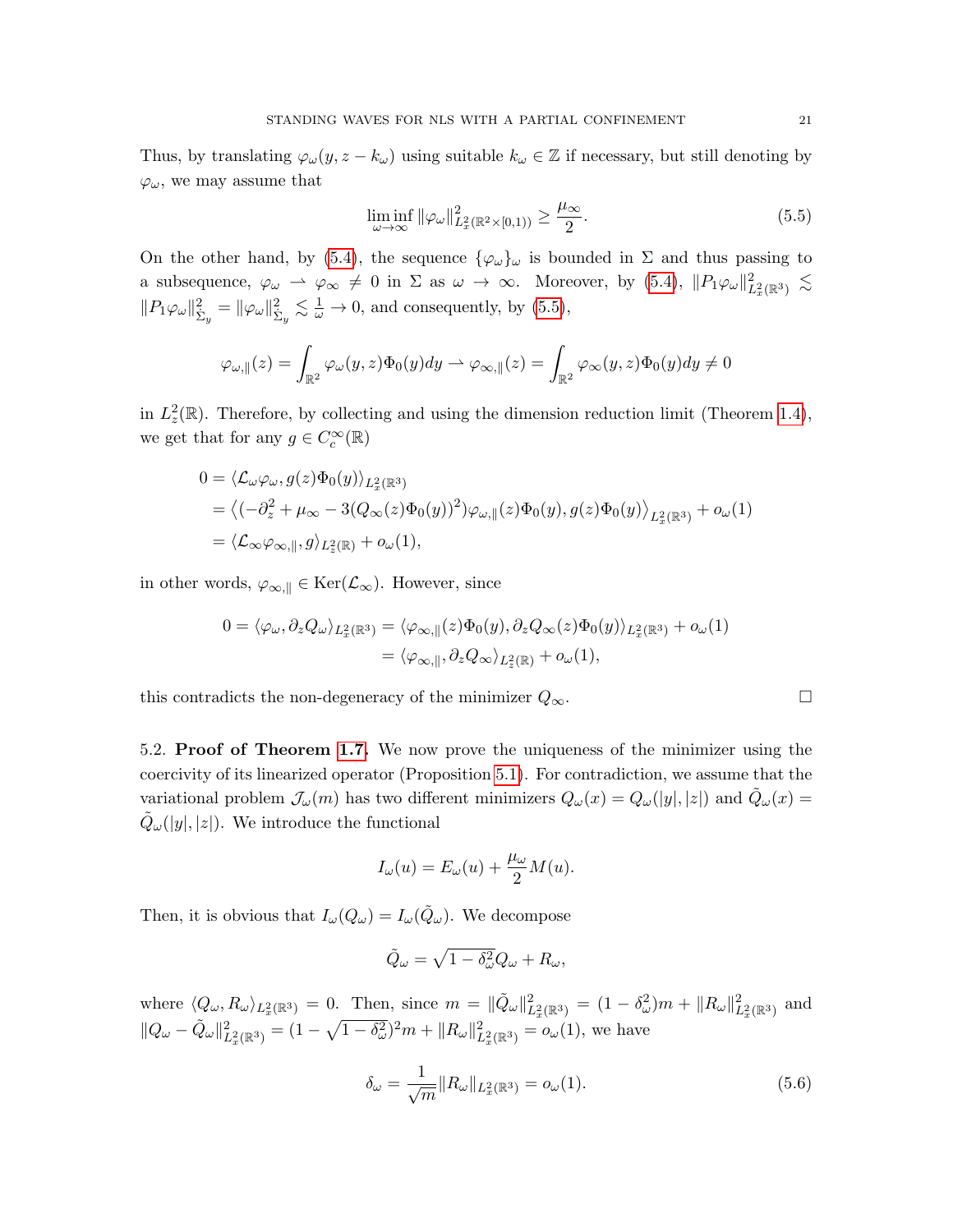By inserting  $\tilde{Q}_\omega = \sqrt{1-\delta_\omega^2}Q_\omega + R_\omega$  into  $I_\omega(\tilde{Q}_\omega)$ , we reorganize the terms in the increasing order of  $R_\omega$  as

$$
I_{\omega}(\tilde{Q}_{\omega}) = \frac{\omega}{2} ||\sqrt{1 - \delta_{\omega}^{2}} Q_{\omega} + R_{\omega} ||_{\Sigma_{y}}^{2} + \frac{1}{2} ||\partial_{z}(\sqrt{1 - \delta_{\omega}^{2}} Q_{\omega} + R_{\omega})||_{L_{x}^{2}(\mathbb{R}^{3})}^{2}
$$
  
\n
$$
- \frac{1}{4} ||\sqrt{1 - \delta_{\omega}^{2}} Q_{\omega} + R_{\omega} ||_{L_{x}^{4}(\mathbb{R}^{3})}^{4} + \frac{\mu_{\omega}}{2} ||\sqrt{1 - \delta_{\omega}^{2}} Q_{\omega} + R_{\omega} ||_{L_{x}^{2}(\mathbb{R}^{3})}^{2}
$$
  
\n
$$
= \frac{1 - \delta_{\omega}^{2}}{2} \Big\{ \omega ||Q_{\omega}||_{\Sigma_{y}}^{2} + ||\partial_{z}Q_{\omega}||_{L_{x}^{2}(\mathbb{R}^{3})}^{2} + \mu_{\omega} ||Q_{\omega}||_{L_{x}^{2}(\mathbb{R}^{3})}^{2} \Big\} - \frac{(1 - \delta_{\omega}^{2})^{2}}{4} ||Q_{\omega}||_{L_{x}^{4}(\mathbb{R}^{3})}^{4}
$$
  
\n
$$
+ \Big\{ \sqrt{1 - \delta_{\omega}^{2}} (\omega (H_{y} - 2) - \partial_{z}^{2} + \mu_{\omega}) Q_{\omega} - (1 - \delta_{\omega}^{2})^{\frac{3}{2}} Q_{\omega}^{3}, R_{\omega} \Big\rangle_{L_{x}^{2}(\mathbb{R}^{3})} + \frac{1}{2} \langle (\omega (H_{y} - 2) - \partial_{z}^{2} + \mu_{\omega}) R_{\omega} - 3(1 - \delta_{\omega}^{2}) Q_{\omega}^{2} R_{\omega}, R_{\omega} \rangle_{L_{x}^{2}(\mathbb{R}^{3})} - \sqrt{1 - \delta_{\omega}^{2}} \langle Q_{\omega}, R_{\omega}^{3} \rangle_{L_{x}^{2}(\mathbb{R}^{3})} - \frac{1}{4} ||R_{\omega}||_{L_{x}^{4}(\mathbb{R}^{3})}^{4}.
$$

For the zeroth and first-order terms, applying the equation [\(1.8\)](#page-3-3), we write

$$
\frac{1 - \delta_{\omega}^{2}}{2} \left\{ \omega \left\| Q_{\omega} \right\|_{\Sigma_{y}}^{2} + \left\| \partial_{z} Q_{\omega} \right\|_{L_{x}^{2}(\mathbb{R}^{3})}^{2} + \mu_{\omega} \left\| Q_{\omega} \right\|_{L_{x}^{2}(\mathbb{R}^{3})}^{2} \right\} - \frac{(1 - \delta_{\omega}^{2})^{2}}{4} \left\| Q_{\omega} \right\|_{L_{x}^{4}(\mathbb{R}^{3})}^{4}
$$
\n
$$
= \frac{1}{2} \left\{ \omega \left\| Q_{\omega} \right\|_{\Sigma_{y}}^{2} + \left\| \partial_{z} Q_{\omega} \right\|_{L_{x}^{2}(\mathbb{R}^{3})}^{2} + \mu_{\omega} \left\| Q_{\omega} \right\|_{L_{x}^{2}(\mathbb{R}^{3})}^{2} \right\} - \left\{ \frac{\delta_{\omega}^{2}}{2} + \frac{(1 - \delta_{\omega}^{2})^{2}}{4} \right\} \left\| Q_{\omega} \right\|_{L_{x}^{4}(\mathbb{R}^{3})}^{4}
$$
\n
$$
= I_{\omega}(Q_{\omega}) - \frac{\delta_{\omega}^{4}}{4} \left\| Q_{\omega} \right\|_{L_{x}^{4}(\mathbb{R}^{3})}^{4} = I_{\omega}(Q_{\omega}) + o_{\omega}(1) \left\| R_{\omega} \right\|_{L_{x}^{2}(\mathbb{R}^{3})}^{2}
$$

and

$$
\langle \sqrt{1-\delta_{\omega}^{2}}(\omega(H_{y}-2)-\partial_{z}^{2}+\mu_{\omega})Q_{\omega}-(1-\delta_{\omega}^{2})^{\frac{3}{2}}Q_{\omega}^{3},R_{\omega}\rangle_{L_{x}^{2}(\mathbb{R}^{3})}
$$
  
= $\sqrt{1-\delta_{\omega}^{2}}\langle (\omega(H_{y}-2)-\partial_{z}^{2}+\mu_{\omega})Q_{\omega}-Q_{\omega}^{3},R_{\omega}\rangle_{L_{x}^{2}(\mathbb{R}^{3})}$   
+ $(\sqrt{1-\delta_{\omega}^{2}}-(1-\delta_{\omega}^{2})^{\frac{3}{2}})\langle Q_{\omega}^{3},R_{\omega}\rangle_{L_{x}^{2}(\mathbb{R}^{3})}$   
= $\delta_{\omega}^{2}\sqrt{1-\delta_{\omega}^{2}}\langle Q_{\omega}^{3},R_{\omega}\rangle_{L_{x}^{2}(\mathbb{R}^{3})}=o_{\omega}(1)||R_{\omega}||_{L_{x}^{2}(\mathbb{R}^{3})}^{2},$ 

where [\(5.6\)](#page-20-1) is used in the last step in both cases. For the second-order terms, by extracting the lineaarized operator, we write

$$
\langle (\omega(H_y - 2) - \partial_z^2 + \mu_\omega) R_\omega - 3(1 - \delta_\omega^2) Q_\omega^2 R_\omega, R_\omega \rangle_{L_x^2(\mathbb{R}^3)}
$$
  
=  $\langle \mathcal{L}_\omega R_\omega, R_\omega \rangle_{L_x^2(\mathbb{R}^3)} + 3\delta_\omega^2 \langle Q_\omega^2 R_\omega, R_\omega \rangle_{L_x^2(\mathbb{R}^3)}$   
=  $\langle \mathcal{L}_\omega R_\omega, R_\omega \rangle_{L_x^2(\mathbb{R}^3)} + o_\omega(1) || R_\omega ||_{L_x^2(\mathbb{R}^3)}^2.$ 

For the higher-order terms, we observe from Theorem [1.4](#page-4-1) and the Sobolev embedding  $L_x^{\infty}(\mathbb{R}^3) \hookrightarrow H_x^2(\mathbb{R}^3)$  that  $||R_{\omega}||_{L_x^{\infty}(\mathbb{R}^3)} \to 0$ . Hence, we have

$$
\sqrt{1-\delta_{\omega}^2}|\langle Q_{\omega}, R_{\omega}^3 \rangle_{L_x^2(\mathbb{R}^3)}| + \frac{1}{4} ||R_{\omega}||_{L_x^4(\mathbb{R}^3)}^4 = o_{\omega}(1)||R_{\omega}||_{L_x^2(\mathbb{R}^3)}^2.
$$

Putting it all together, we obtain

$$
I_{\omega}(\tilde{Q}_{\omega}) = I_{\omega}(Q_{\omega}) + \frac{1}{2} \langle \mathcal{L}_{\omega} R_{\omega}, R_{\omega} \rangle_{L_x^2(\mathbb{R}^3)} + o_{\omega}(1) \| R_{\omega} \|_{L_x^2(\mathbb{R}^3)}^2.
$$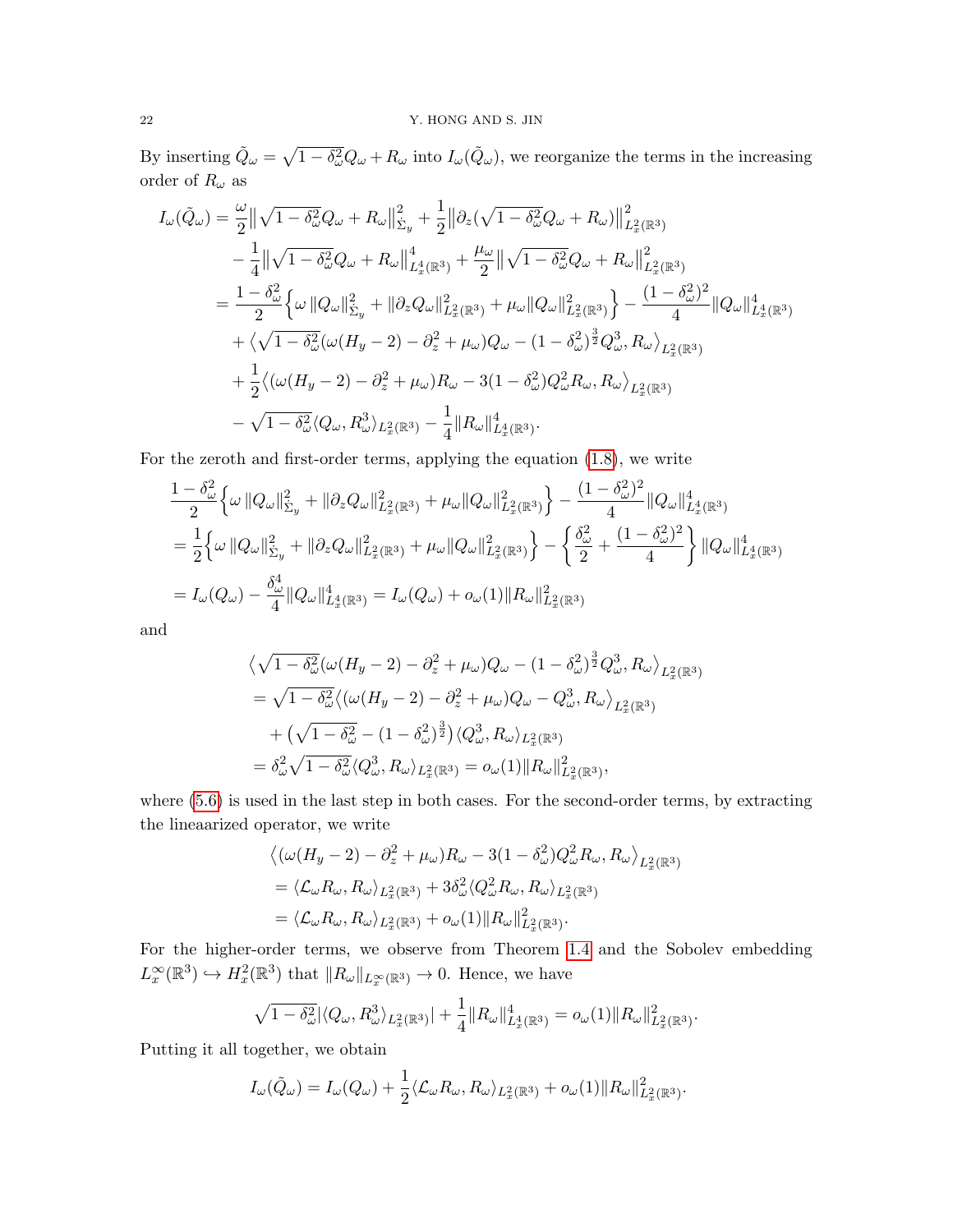Then, Proposition [5.1](#page-17-1) yields a contradiction.

### Appendix A. Dimension reduction for the Cauchy problem

We establish the convergence of general 3d solutions in Proposition [2.5](#page-9-0) as the confinement is strengthened, which corresponds to the downward arrow on the right-hand side of Figure 1. While this dimension reduction is not used to prove the main result, it is included because it might be of its own interest.

<span id="page-22-1"></span>**Theorem A.1** (Dimension reduction from the 3d to the 1d NLS). For  $\omega \ge (C_{GN})^4 m^2$ , where  $C_{GN}$  is given in Lemma [2.2,](#page-7-0) we assume that  $u_{\omega,0} \in \Sigma$ ,  $M(u_{\omega,0}) = m$ ,

$$
E_{\omega}(u_{\omega,0}) < 0
$$
 and  $||u_{\omega,0}||_{\dot{\Sigma}_y}^2 \leq \sqrt{\omega}$ .

Let  $u_{\omega}(t)$  be the global solution to the 3d NLS [\(1.4\)](#page-2-0) with initial data  $u_{\omega,0}$ , and let  $v_{\omega}(t)$  be the global solution to the 1d NLS [\(1.3\)](#page-1-1) with initial data  $u_{\omega,\parallel}(0) = \langle u_{\omega,0}, \Phi_0 \rangle_{L_y^2(\mathbb{R}^2)}$ . Then, there exists constants  $C_1, C_2 > 0$ , independent of  $\omega$ , such that

$$
||u_{\omega}(t,x) - v_{\omega}(t,z)\Phi_0(y)||_{L^2_x(\mathbb{R}^3)} \leq \frac{C_1}{\sqrt{\omega}}e^{C_2t}.
$$

For the proof, we require suitable bounds that are uniform-in- $\omega$  for nonlinear solutions. We recall that the 1d NLS  $(1.3)$  is mass-subcritical and is globally well-posed. Moreover, by summing the space-time norm bounds on short-time intervals with the mass conservation law, one can derive the following bound (see [\[10\]](#page-24-13)):

**Lemma A.2.** A global solution  $v(t) \in C_t(\mathbb{R}; L_z^2(\mathbb{R}))$  to the 1d NLS [\(1.3\)](#page-1-1) with initial data  $v_0 \in L_z^2(\mathbb{R})$  satisfies

<span id="page-22-0"></span>
$$
||v(t)||_{L_t^4([-T,T]); L_x^{\infty}(\mathbb{R})} \lesssim T^{\frac{1}{4}} ||v_0||_{L_x^2(\mathbb{R})} \quad \text{for all } T \ge 1.
$$
 (A.1)

Because  $||u_{\omega,||}(0)||_{L_z^2(\mathbb{R})}^2 \le ||u_{\omega,0}||_{L_x^2(\mathbb{R}^3)}^2 = m$ , the 1d solution  $v_{\omega}(t)$  satisfies a bound of the form [\(A.1\)](#page-22-0). Based on what follows, we claim that the core  $\Phi_0(y)$ -directional component of the 3d solution satisfies the same bound. We decompose

$$
u_{\omega}(t,x) = u_{\omega,\parallel}(t,z)\Phi_0(y) + (P_1u_{\omega})(t,x),
$$

where

<span id="page-22-2"></span>
$$
u_{\omega,\parallel}(t,z) := \langle u_{\omega}(t,y,z), \Phi_0(y) \rangle_{L_y^2(\mathbb{R}^2)}.
$$
\n(A.2)

Here,  $u_{\omega,\parallel}(t,z)$  is essential because by Proposition [2.5](#page-9-0)  $P_1u_{\omega}(t)$  becomes negligible as  $\omega \to \infty$ .

**Lemma A.3.** Under the assumptions in Theorem [A.1,](#page-22-1) let  $u_{\omega,\parallel}(t)$  be given by [\(A.2\)](#page-22-2). Then, we have

<span id="page-22-3"></span>
$$
||u_{\omega,||}(t)||_{L^{4}_{t}([-T,T];L^{\infty}_{x}(\mathbb{R}))} \lesssim T^{\frac{1}{4}}
$$
\n(A.3)

for all  $T \geq 1$ , where the implicit constant depends on the mass and energy of  $u_{\omega,0}$  but independent of  $\omega$ .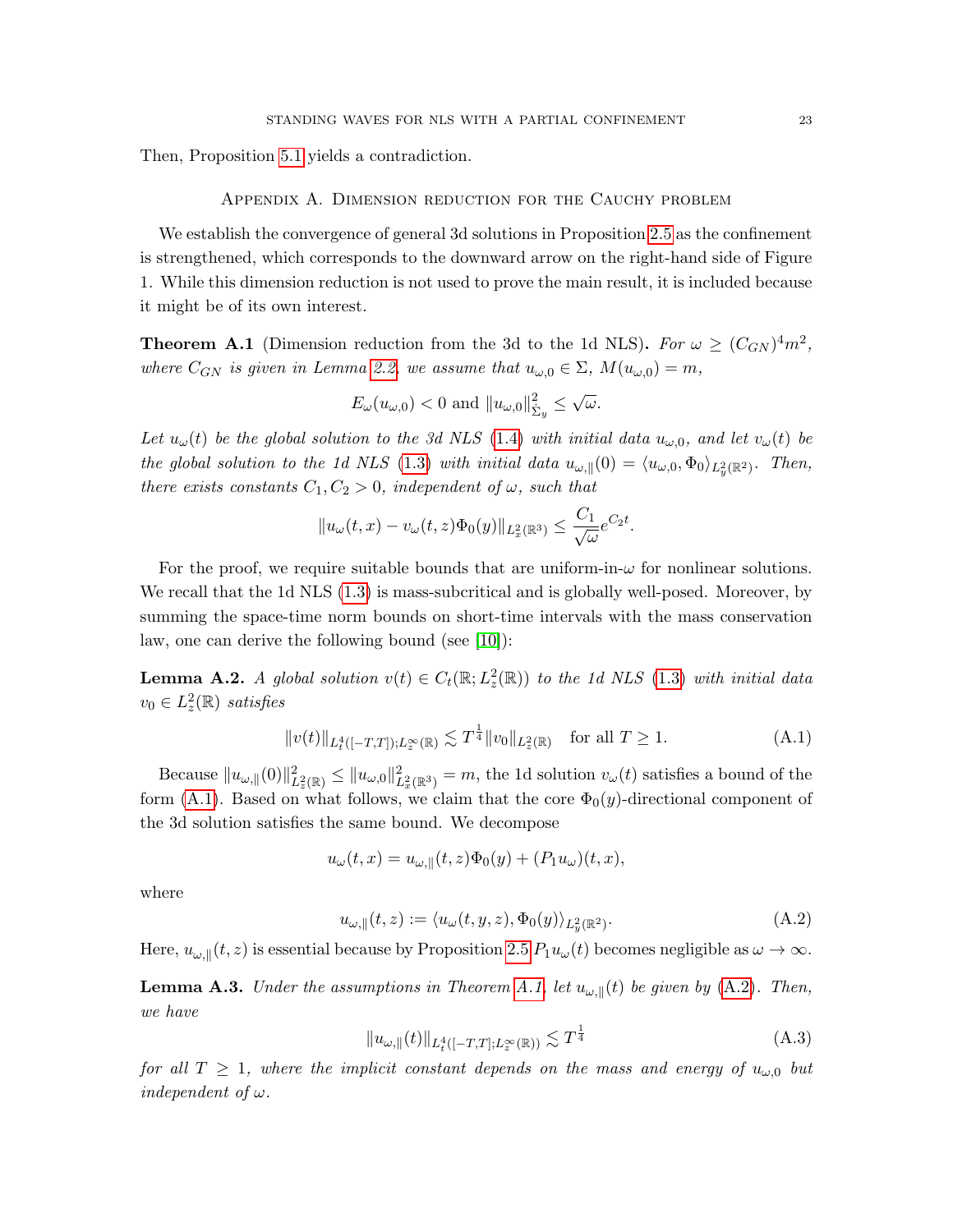*Proof.* By direct calculations, we observe that  $u_{\omega,\parallel}(t,z)$  solves

<span id="page-23-0"></span>
$$
i\partial_t u_{\omega,\parallel} = \left\langle (\omega(H_y - 2) - \partial_z^2) u_{\omega} - |u_{\omega}|^2 u_{\omega}, \Phi_0 \right\rangle_{L_y^2(\mathbb{R}^2)}
$$
  
\n
$$
= -\partial_z^2 u_{\omega,\parallel} - \left\langle |P_0 u_{\omega}|^2 P_0 u_{\omega}, \Phi_0 \right\rangle_{L_y^2(\mathbb{R}^2)} - \left\langle |u_{\omega}|^2 u_{\omega} - |P_0 u_{\omega}|^2 P_0 u_{\omega}, \Phi_0 \right\rangle_{L_y^2(\mathbb{R}^2)} \quad \text{(A.4)}
$$
  
\n
$$
= -\partial_z^2 u_{\omega,\parallel} - \frac{1}{2\pi} |u_{\omega,\parallel}|^2 u_{\omega,\parallel} - \left\langle |u_{\omega}|^2 u_{\omega} - |P_0 u_{\omega}|^2 P_0 u_{\omega}, \Phi_0 \right\rangle_{L_y^2(\mathbb{R}^2)},
$$

where the last step, we used  $P_0u_\omega(t,x) = u_{\omega,\parallel}(t,z)\Phi_0(y)$  and  $\|\Phi_0\|_{L_y^4(\mathbb{R}^2)}^4 = \frac{1}{2\tau}$  $\frac{1}{2\pi}$ . Equivalently, we have

$$
u_{\omega,\parallel}(t) = e^{it\partial_x^2} u_{\omega,\parallel}(0),
$$
  
+ 
$$
i \int_0^t e^{i(t-s)\partial_z^2} \left\{ \frac{1}{2\pi} |u_{\omega,\parallel}|^2 u_{\omega,\parallel} + \langle |u_{\omega}|^2 u_{\omega} - |P_0 u_{\omega}|^2 P_0 u_{\omega}, \Phi_0 \rangle_{L_y^2(\mathbb{R}^2)} \right\} (s) ds.
$$

For a sufficiently small  $T \in (0,1]$ , we let  $I = [-T, T]$ . Then, the well-known 1d Strichartz estimate [\[10\]](#page-24-13)

$$
||e^{it\partial_z^2}\varphi||_{L_t^4(\mathbb{R};L_x^{\infty}(\mathbb{R}))} \lesssim ||\varphi||_{L_x^2(\mathbb{R})}
$$
\n(A.5)

yields

$$
||u_{\omega,\parallel}||_{L_t^4(I;L_x^{\infty}(\mathbb{R}))} \lesssim ||u_{\omega,\parallel}(0)||_{L_z^2(\mathbb{R})} + |||u_{\omega,\parallel}|^2 u_{\omega,\parallel}||_{L_t^1(I;L_z^2(\mathbb{R}))}
$$
  
+ 
$$
||\langle |u_{\omega}|^2 u_{\omega} - |P_0 u_{\omega}|^2 P_0 u_{\omega}, \Phi_0 \rangle_{L_y^2(\mathbb{R}^2)}||_{L_t^1(I;L_z^2(\mathbb{R}))}.
$$

Hence, by the Hölder inequality with

$$
||u_{\omega}|^2 u_{\omega} - |P_0 u_{\omega}|^2 |u_{\omega}| \lesssim \left\{ |P_0 u_{\omega}|^2 + |P_1 u_{\omega}|^2 \right\} |P_1 u_{\omega}| \lesssim |u_{\omega}|^2 |P_1 u_{\omega}|
$$

for the last term, it follows that

$$
||u_{\omega,\parallel}||_{L_t^4(I;L_x^{\infty}(\mathbb{R}))} \lesssim ||u_{\omega,\parallel}(0)||_{L_x^2(\mathbb{R})} + T^{\frac{1}{2}} ||u_{\omega,\parallel}||_{L_t^4(I;L_x^{\infty}(\mathbb{R}))}^2 ||u_{\omega,\parallel}||_{C_t(I;L_x^2(\mathbb{R}))}
$$
  
+ 
$$
T ||u_{\omega}||_{L_t^{\infty}(I;L_x^4(\mathbb{R}^3))}^2 ||P_1 u_{\omega}||_{C_t(I;L_x^2(\mathbb{R}^3))}.
$$

We observe that by the Gagliardo–Nirenberg inequality (Lemma [2.2\)](#page-7-0) and the bound [\(2.3\)](#page-9-2),  $||u_\omega(t)||_{L_x^4(\mathbb{R}^3)}$  is uniformly bounded in  $\omega$  and  $||P_1u_\omega(t)||_{L_x^2(\mathbb{R}^3)} \leq \frac{1}{\sqrt{3}}$  $\frac{1}{\omega}$ . Thus, we obtain

<span id="page-23-1"></span>
$$
||u_{\omega,\parallel}||_{L_t^4(I;L_x^{\infty}(\mathbb{R}))} \lesssim 1 + T^{\frac{1}{2}} ||u_{\omega,\parallel}||_{L_t^4(I;L_x^{\infty}(\mathbb{R}))}^2 + T\sqrt{\frac{(C_{GN})^4 m^2}{\omega}}, \tag{A.6}
$$

where the implicit constant depends on the mass and energy of  $u_{\omega,0}$ . Thus, taking a sufficiently small  $T > 0$ , we prove that  $||u_{\omega,||}||_{L_t^4(I;L_x^{\infty}(\mathbb{R}))} \lesssim 1$ . Note that the time interval is selected depending only on the mass and energy. Thus, by iterating, we prove the desired  $\Box$ bound.

*Proof.* By Proposition [2.5,](#page-9-0) it suffices to estimate  $r_{\omega}(t) = (u_{\omega,\parallel} - v_{\omega})(t)$ . Subtracting 1d NLS [\(1.3\)](#page-1-1) from equation [\(A.4\)](#page-23-0), we see that the difference  $r_{\omega}(t)$  solves

$$
i\partial_t r_\omega = -\partial_z^2 r_\omega - \frac{1}{2\pi} \left( |u_{\omega,\parallel}|^2 u_{\omega,\parallel} - |v_{\omega}|^2 v_{\omega} \right) - \left\langle |u_{\omega}|^2 u_{\omega} - |P_0 u_{\omega}|^2 P_0 u_{\omega}, \Phi_0 \right\rangle_{L_y^2(\mathbb{R}^2)}
$$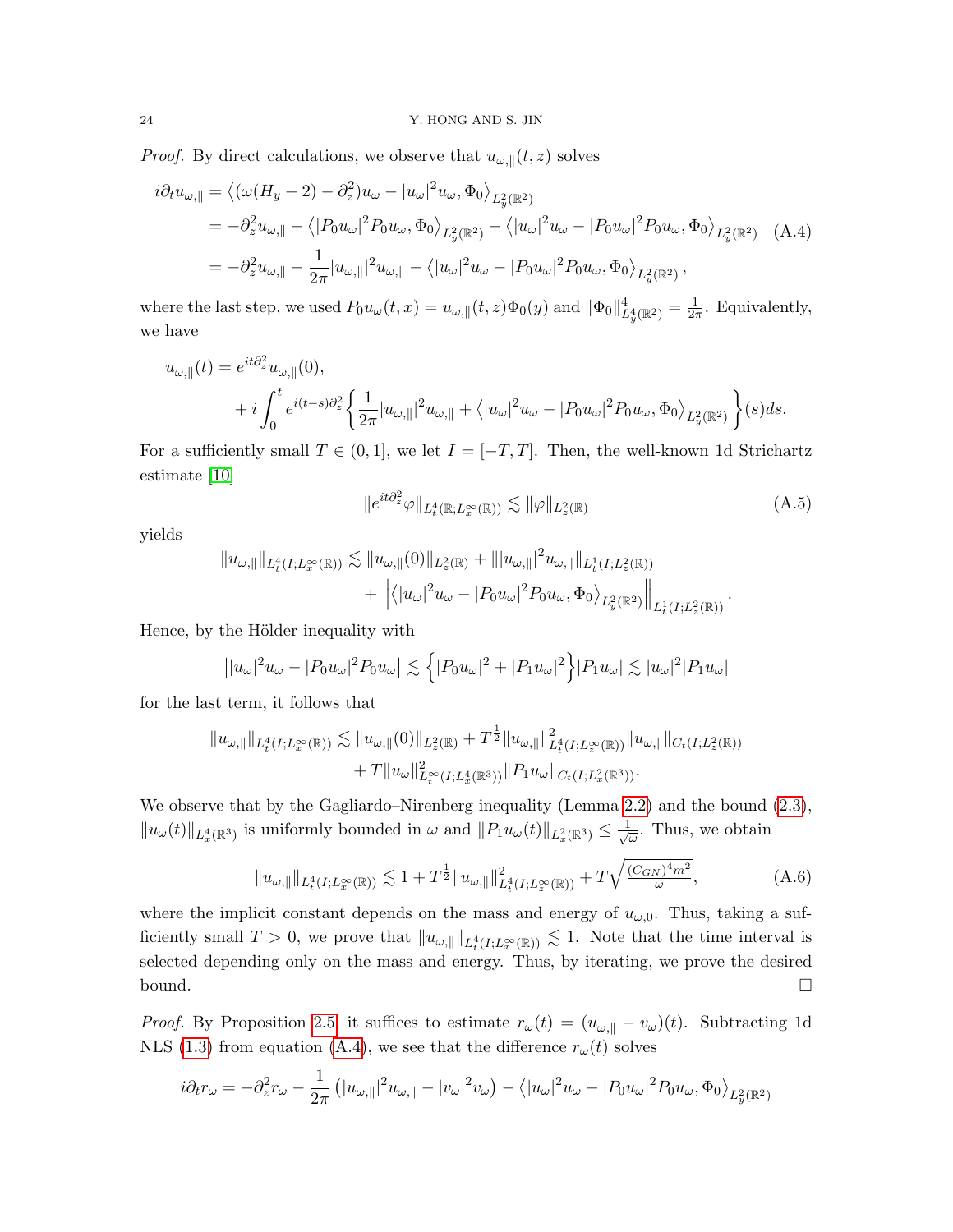with no initial data. Thus, we have

$$
||r_{\omega}(t)||_{L_{x}^{2}(\mathbb{R})} \leq \int_{0}^{t} |||u_{\omega,||}|^{2} u_{\omega,||}(s) - |v_{\omega}|^{2} v_{\omega}(s)||_{L_{z}^{2}(\mathbb{R})} ds
$$
  
+ 
$$
\int_{0}^{t} ||\langle |u_{\omega}|^{2} u_{\omega}(s) - |P_{0} u_{\omega}|^{2} P_{0} u_{\omega}(s), \Phi_{0} \rangle_{L_{y}^{2}(\mathbb{R}^{2})} ||_{L_{z}^{2}(\mathbb{R})} ds.
$$

Using the estimates from the proof of  $(A.6)$  for the second integral, we obtain

$$
||r_{\omega}(t)||_{L_{x}^{2}(\mathbb{R})}\lesssim\sqrt{\frac{(C_{GN})^{4}m^{2}}{\omega}}|t|+\int_{0}^{t}\left\{||v_{\omega}(s)||^{2}_{L_{x}^{\infty}(\mathbb{R})}+||u_{\omega,\parallel}(s)||^{2}_{L_{x}^{\infty}(\mathbb{R})}\right\}||r_{\omega}(s)||_{L_{z}^{2}(\mathbb{R})}ds.
$$

Therefore, Gronwall's inequality together with  $(A.1)$  and  $(A.3)$  yields the desired convergence estimate.

### **REFERENCES**

- <span id="page-24-7"></span>[1] P. Antonelli, R. Carles and J. Drumond Silva, Scattering for nonlinear Schrödinger equation under partial harmonic confinement, Comm. Math. Phys. 334 (2015), no. 1, 367–396.
- <span id="page-24-11"></span>[2] W. Bao and Y. Cai, Mathematical theory and numerical methods for Bose-Einstein condensation, Kinet. Relat. Models 6 (2013), no. 1, 1–135.
- <span id="page-24-0"></span>[3] J. Bellazzini, N. Boussaïd, L. Jeanjean and N. Visciglia, *Existence and stability of standing waves for* supercritical NLS with a partial confinement, Comm. Math. Phys. 353 (2017), no. 1, 229–251.
- <span id="page-24-8"></span>[4] N. Ben Abdallah, F. Castella and F. Méhats, Time averaging for the strongly confined nonlinear Schrödinger equation, using almost-periodicity, J. Differential Equations 245 (2008), no. 1, 154-200.
- <span id="page-24-9"></span>[5] N. Ben Abdallah, F. Méhats, C. Schmeiser and R. M. Weishäupl, The nonlinear Schrödinger equation with a strongly anisotropic harmonic potential, SIAM J. Math. Anal.  $37$  (2005), no. 1, 189–199.
- <span id="page-24-2"></span>[6] L. Boßmann, *Derivation of the 1d nonlinear Schrödinger equation from the 3d quantum many-body* dynamics of strongly confined bosons J. Math. Phys.  $60$  (2019), no. 3, 031902, 30 pp
- <span id="page-24-3"></span>[7] L. Boßmann, Derivation of the 2d Gross-Pitaevskii equation for strongly confined 3d bosons Arch. Ration. Mech. Anal. 238 (2020), no. 2, 541–606.
- <span id="page-24-4"></span>[8] L. Boßmann and S. Teufel, Derivation of the 1d Gross-Pitaevskii equation from the 3d quantum manybody dynamics of strongly confined bosons, Ann. Henri Poincaré 20 (2019), no. 3, 1003–1049.
- <span id="page-24-12"></span>[9] R. Carles, Global existence results for nonlinear Schrödinger equations with quadratic potentials, Discrete Contin. Dyn. Syst. 13 (2005), no. 2, 385–398.
- <span id="page-24-13"></span>[10] T. Cazenave, Semilinear Schrödinger equations, Courant Lecture Notes in Mathematics, 10. New York University, Courant Institute of Mathematical Sciences, New York; American Mathematical Society, Providence, RI, 2003. xiv+323 pp.
- <span id="page-24-14"></span>[11] T. Cazenave and P. L. Lions, *Orbital stability of standing waves for some nonlinear Schrödinger equa*tions, Comm. Math. Phys. 85 (1982), no. 4, 549–561.
- <span id="page-24-1"></span> $[12]$  X. Chen, On the rigorous derivation of the 3D cubic nonlinear Schrödinger equation with a quadratic trap, Arch. Ration. Mech. Anal. 210 (2013), no. 2, 365–408.
- <span id="page-24-5"></span>[13] X. Chen and J. Holmer, Focusing quantum many-body dynamics, II: The rigorous derivation of the 1D focusing cubic nonlinear Schrödinger equation from  $3D$ , Anal. PDE 10 (2017), no. 3, 589–633.
- <span id="page-24-6"></span>[14] X. Chen and J. Holmer, The rigorous derivation of the 2D cubic focusing NLS from quantum many-body evolution, Int. Math. Res. Not. IMRN 2017, no. 14, 4173–4216.
- <span id="page-24-10"></span>[15] J. Fennell, Resonant Hamiltonian systems associated to the one-dimensional nonlinear Schrödinger equation with harmonic trapping, Comm. Partial Differential Equations 44 (2019), no. 12, 1299–1344.